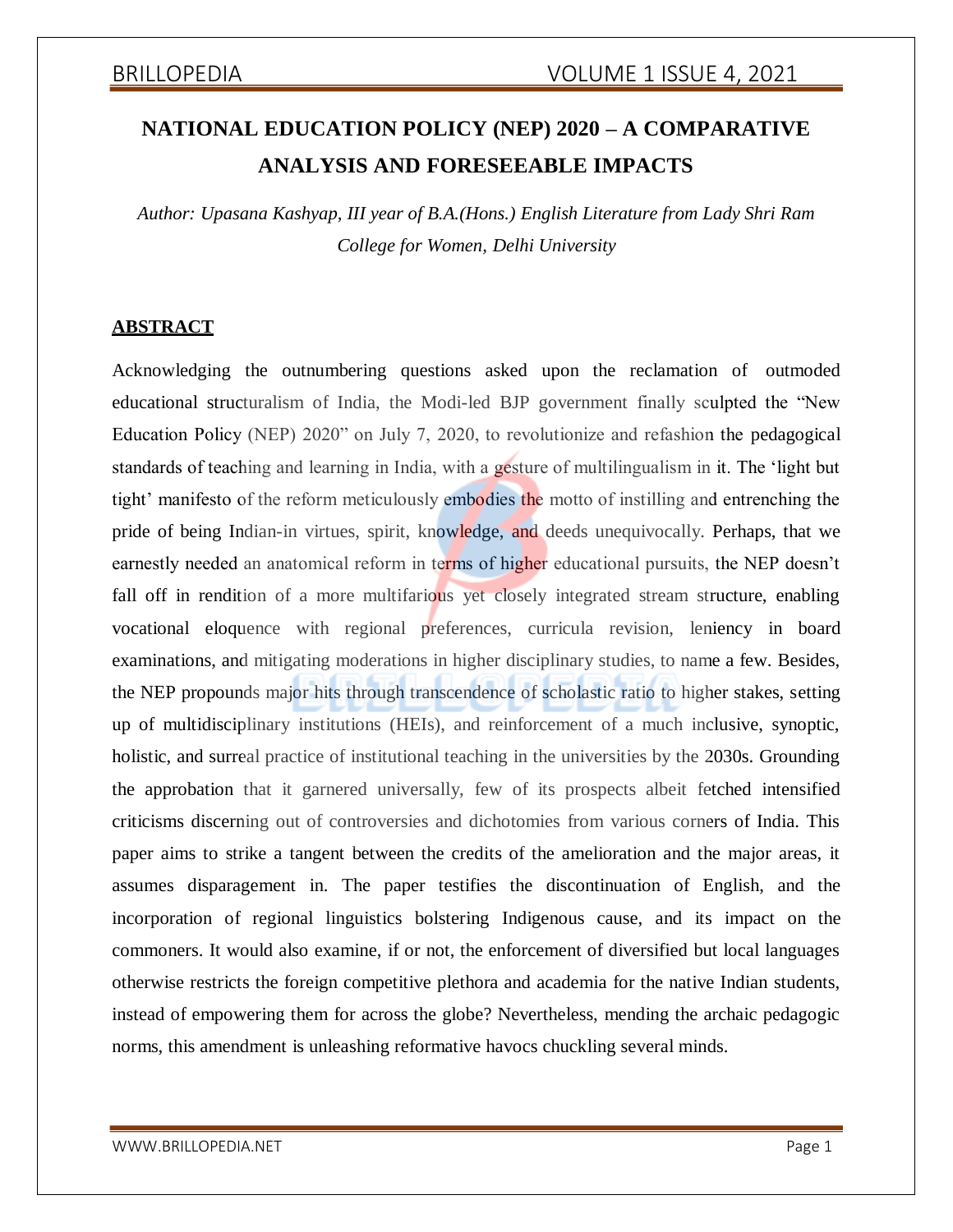Elucidating a balanced thesis on the pros and cons of the policy, the paper inherently demonstrates individualistic stances on its controversial highlights. Employing doctrinal methodology to shape comparative articulation, it might take a pedantic dig on ardent nuances of the policy and try to postulate possibilities of improvisation. The author innocuously critiques what she feels unfavorable, unaddressed, or ambiguous in the country's interest or that in particular.

### **OBJECTIVE**

Accounting to the sheer quantum of ameliorations and recommendations laid out by the 22 pointed gubernatorial hypothesis of NEP 2020, the paper serves as a comparative breakthrough of the lengthy pages, to culminate for the people in fewer counts, the policies' hits, loopholes, implications, and ambiguities. The author indulges in conscientious interrogation from critics and scholars, to harvest consequential and admissive predicaments, demarcating clear lines of articulation in merit or against, testifying the efficacy and enterprise of the policy, that is to impact 36.64 million students. Are we to say that the probabilities of its grass-root success are a prediction of veracity?

# BRILLOPEDIA

### **INTRODUCTION**

To the bewilderment of the nation, the NEP 2020, bagged enormous applause universally, for its vehement reforms that satiated 34 years of deprivation in terms of pedagogical structuralism and obsolete educational landscape in India. It officially testified the public vouch, on 29th July' 2020 amid the splurging corona crisis India, as the 'third amelioration on educational policy since independence', with the first being in 1964, and the second in 1986 under Rajiv Gandhi's prime ministerial reign named 'New Policy on Education' (NPE) witnessing subsequent revision in 1992 under the rule of P.V.Narsimha Rao.

The educational conclave commenced on July 7th, 2020 through live videoconferencing, attended by the university fraternities of JamiaMiliaIslamia, BITS, Pilani, Punjab university, and CU, Kerala, launched the T74 draft, NEP, which was previously proposed by the (ISRO) chief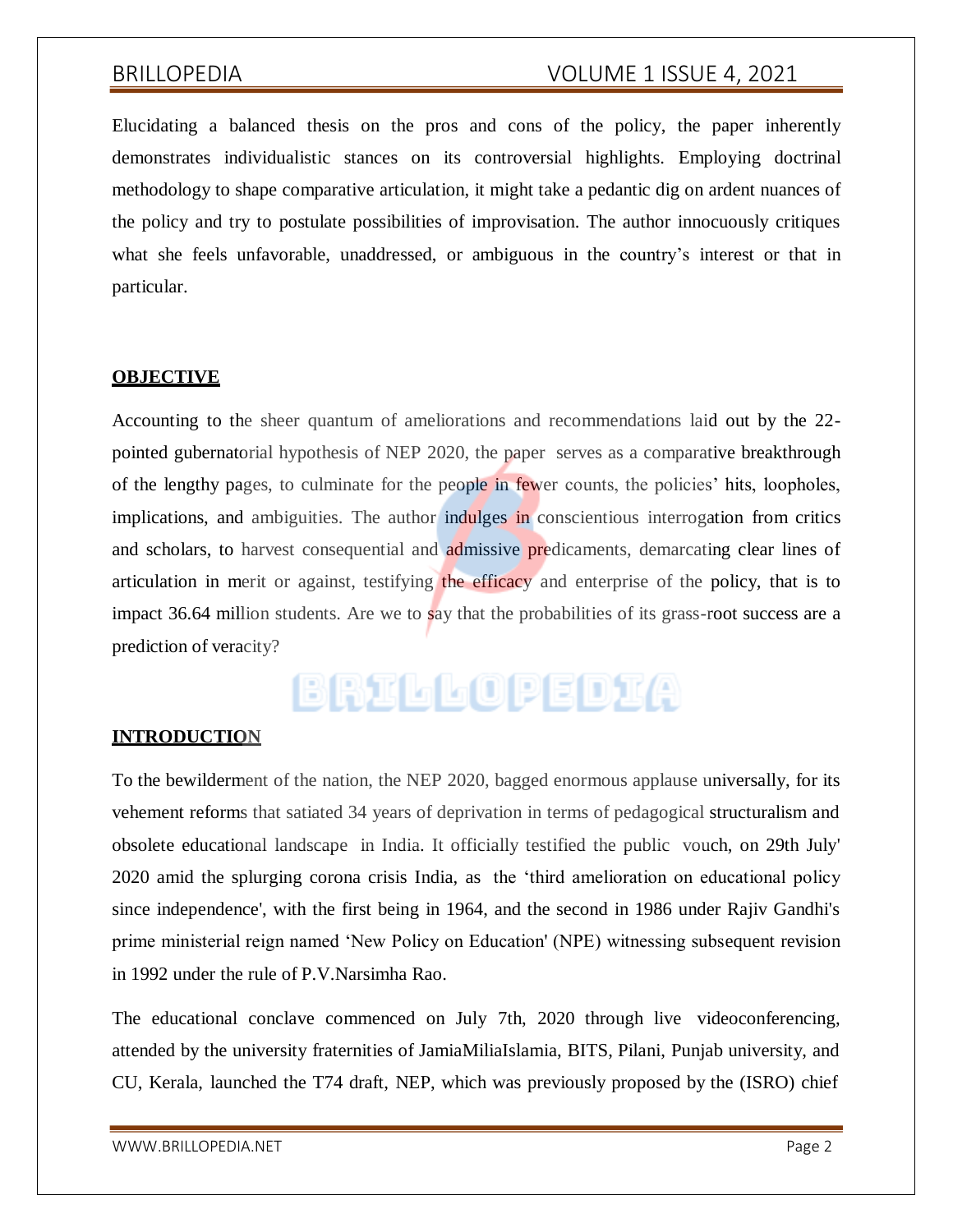Krishnaswamy Kasturirangan in 2017, and unfettered by the MHRD in 2019, got inaugurated in the parliament by the Union Cabinet. Explicitly claimed for the NEP to have gone through rigorous public consultations for 50 incessant months and incumbent suggestions from 676 districts, alongside 2.5 lakh gram panchayats, 6,6000 constitutional blocks, and 6000 Urban local bodies that have together augmented its 484 pages long propositions, it is ambivalent to ratify such huge ratios with blank names for a time, the nation was enduring the pandemic's crisis. This feeds doubts for the strategy of having unraveled these reforms during a disheveled state of the nation, to avoid people critically or meticulously question the authenticity and transparency of the policy or the rigor it has been claimed to process through. Heretofore, the question of it being enforced as an unpolished, appeasing, and unanimous disposition is still fueling thaws in general minds.

The NEP 2020 effects in the dissolution of MHRD (Ministry of Human Resource Development) into the rejuvenation of Ministry Of Education; it acts against the national syndicates like UGC and AICTE, approving educational affiliations under foreign universities; and dispensed governmental autonomies (along with entwined responsibilities) among private institutions, labeled as holistic and inclusionary. The underlying metrics of privatization, endorsement of foreign direct investment via education, and escalating the Budget allocation to education from 4.43 to a percentage of 6, without rigid distinctions made between the center and the state, are to be discussed by the author, emphasizing upon the loud visions and ostensible implications of the policy. The loftiness of the policy's theoretical commitments against the challenging areas of ground-level development in India needs more clarity, practicality, and permeation before we watch it being executed.

Despite, the policy being a staunch resolution to the problems dampening the Indian pedagogical scenario, its reformative prospects seem more visionary than enterprising.

 $\triangleright$  To interpolate off-campus internship opportunities with in-school vocational training is a commendable step towards merging the ruptures between academic pursuits and employability scopes, but in the Indian territories deprived of even basic education fundamentals, effectuating managerial, infrastructural, scholarly, and faculty-wise arrangements would mark a practical question on this hypothetical memorandum.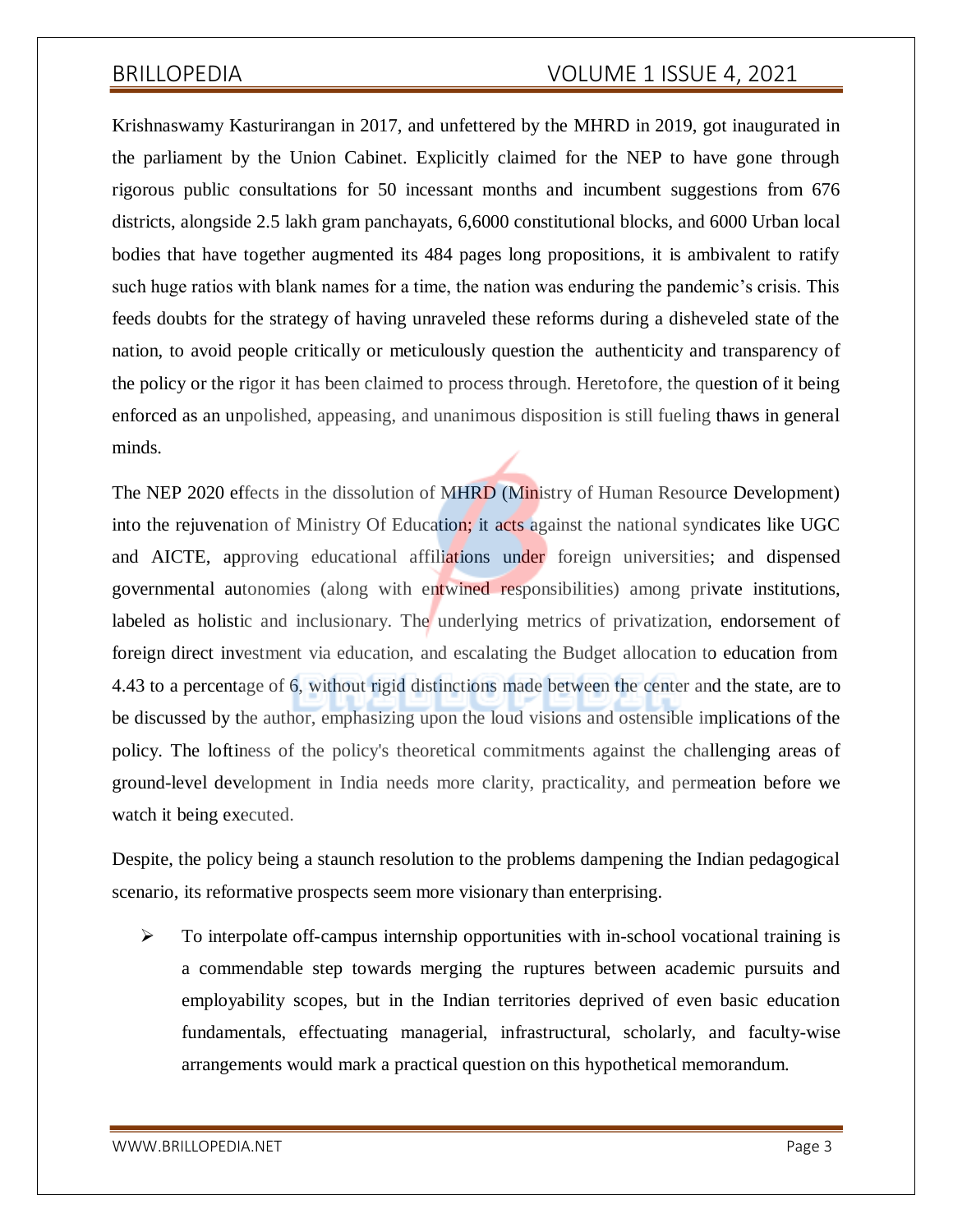- To ensure inclusivity of disadvantaged and underprivileged children, with an array of policies for 'e-publications of all standard curriculum and digital accessibility of reading materials' among others are brilliant to push India towards technology, but its unplanned and even contradictory nature, given to the minimal internet availability and speed in various regions is a roadblock, still unaddressed.
- $\triangleright$  The shifting of scholarships to private and philanthropic shoulders, majorly threatening the equilibrium of funds in the long run through monopolized, meritocratic, and profitprejudiced lines of privatization exhibit the back-stepping of government from its responsibilities.
- $\triangleright$  The intertwining of fundamental skills along with soft skills through amorphous mixing of private and government schools; and the major transitions in terms of the medium of instructions, trilingual publications, and inclusion of behavioral Sanskritization are a few of the critical pick-ups of the policy, which are walking in and out of the controversial chaos, countrywide.

This paper would critically traverse through the discriminatory thaws on class and regional lines that are ironically deemed as a propagative alibi and would delve into the private shouldering of primary governmental responsibilities (both monetary and autonomic).

Since the topic deciphers into a comparative analysis of the dichotomous scenarios of past and upcoming of the policy's enactment, the entire paper dwells in the oblivion of "what if..." note of comparison. Thus the arguments and predicaments, laid below underscore probabilistic consequences of what NEP's commits and hypothetically tries to understand the practically anticipated panorama relative to the past-picture of the policy.

### **LITERATURE REVIEW**

With an overriding goal of social inclusion, crafted through the pedagogical framework to encourage individual potential and development through a customizable workout of choice and preferences backed with the privilege of vocational exposure, the NEP 2020 evolved into a commonplace for tremendous criticisms, and outnumbering demonstrations, besides lots of appreciations. To prosper India into an emerging superpower with its economy touching skies, in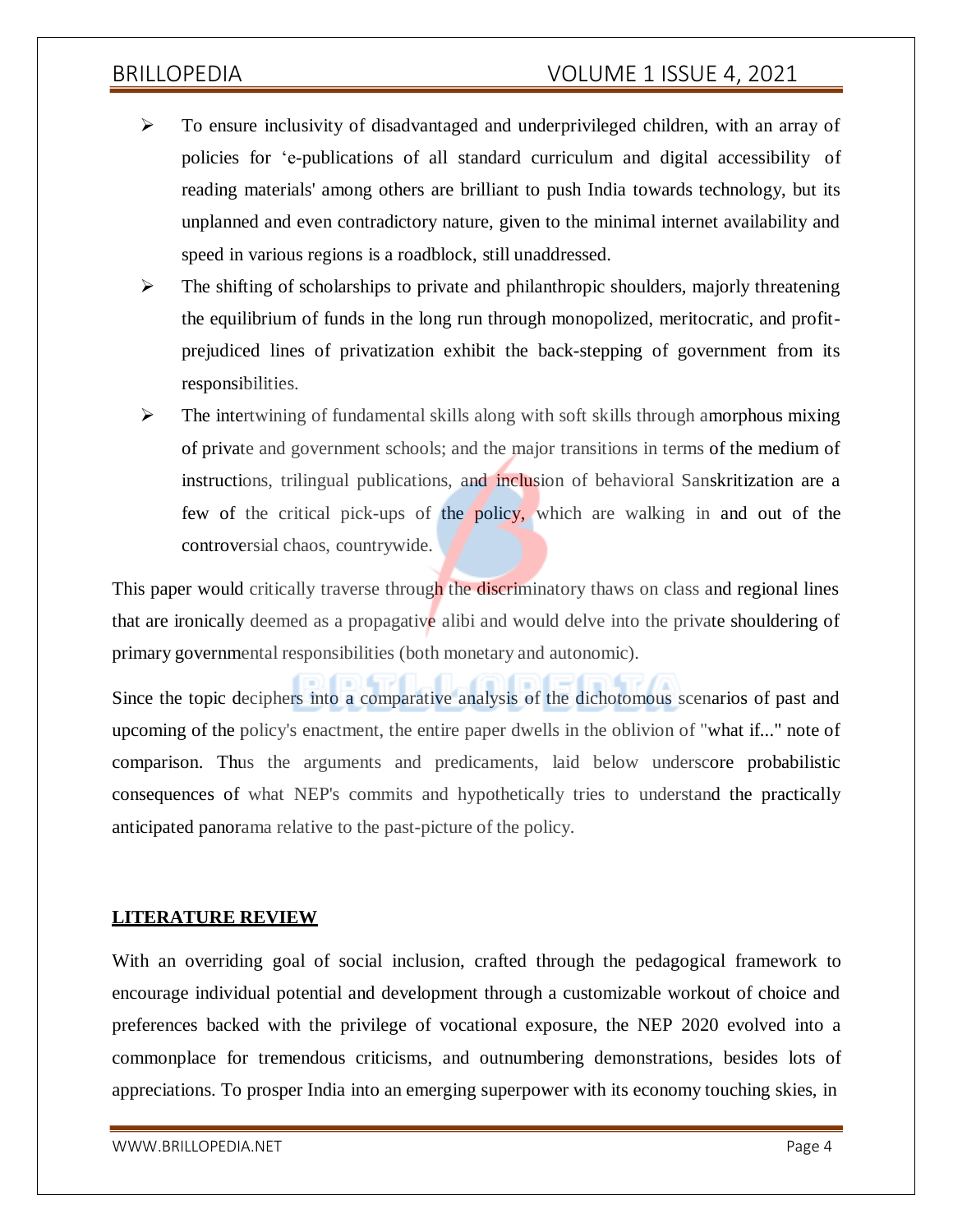the global competitive landscape, the NEP presented superficial and good-for-read phrases, with meager advertence to laying the fundamental groundwork, or adherence to many of the muchanticipated fields of amelioration. These include crimes against female children resulting in rampant dropouts; solidification crisis about the depreciating outcomes of religious or community educational institutions; or setting bricks to vanquish the divides persistently permeating the Indian diaspora. While the NPE 1986 aimed at uniform educational standards for all social groups consolidating together a nationwide community of scholars catalyzed by common goals, the 2020 policy is emphatic upon globalization, and deduction of centralized structures according individual autonomies to institutions. It egregiously endeavors to reach the Gross enroll ratio (GER) to 100% by 2030. Henceforth to furbish human resource development, coexistence, and India's global reputation build-up, the policy aims at creating "value propositions instead of value chains."

### **METHODOLOGY**

The methodology undertaken to investigate, elucidate, and demonstrate the hypothesis premised over NEP 2020-A Comparative Analysis And Impacts, is Doctrinal, encompasses massive research across different channels of the web, amongst which-mostly are the newsgroup's journals and editorial articulations. The author opens up on the intricacies and implications of the various flexes and metrics in the paper, and evidently validates them circumscribing student's/children's perspective; regarding teacher's prospects, too far for it to currently commit its capacity to. Suggestively, an assortment of parameters has been curated to thematically look inside out of the ameliorating guidelines on the foregrounds of transparency, ambiguity, practicality, emphatic inclination, and purpose.

*Few texts have been intentionally highlighted under semicolons, to cite exact allusions from the NEP circular released by the MHRD, with some others seeking resemblance from news bulletins as origins. (See reference)*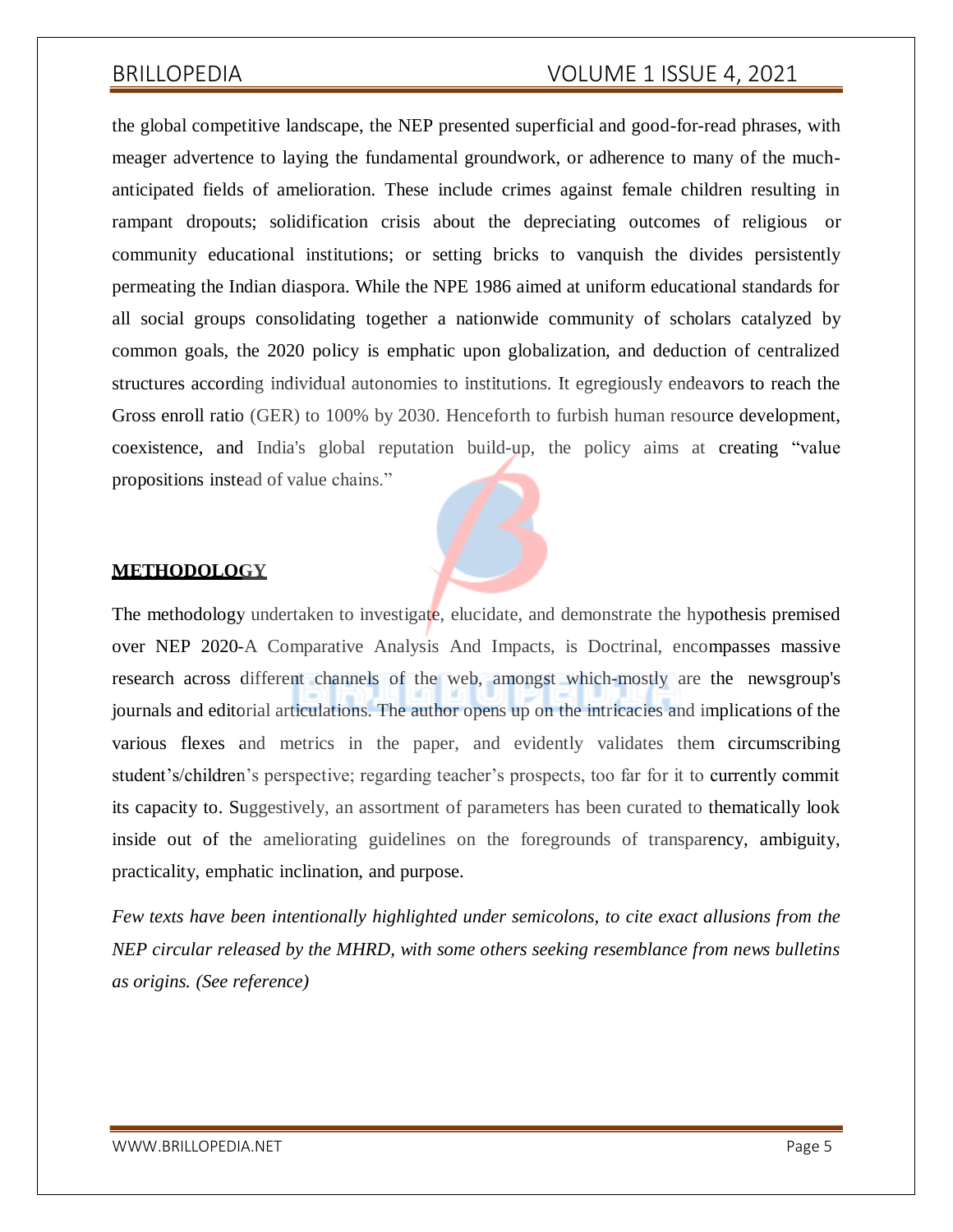

### letri. Loori **Can replacing English be reimbursedwith anything better?**

Pitching practicality into the visions of our constitution, the new education policy endeavors to ascertain plurality, inclusivity, and equality amongst the ripening generations, to not just recognize the affluent history of India's diverse cultural and traditional associations, but also to be subserviently respectful of the present communities and beliefs. To break the monotony of single language standardization or raising English as the defiant frontier against differences in regional or tribal societies, NEP brings to the floor, the strategy of drenching young minds with multilingualism through the invocation of mother tongue/home/local language in their fundamental curricula. Besides, the language of instruction wouldn't cardinally be prioritized and every language taught in would experience equal degrees of honor and dignity. Likewise, standard books would be ameliorated to instruct in bilingual (English and Hindi) mannerism, ensuring children's exuberance in both respective languages, especially for the subjects of Mathematics and Science.

[WWW.BRILLOPEDIA.NET](http://www.brillopedia.net/) And the state of the state of the state of the state of the state of the state of the state of the state of the state of the state of the state of the state of the state of the state of the state of the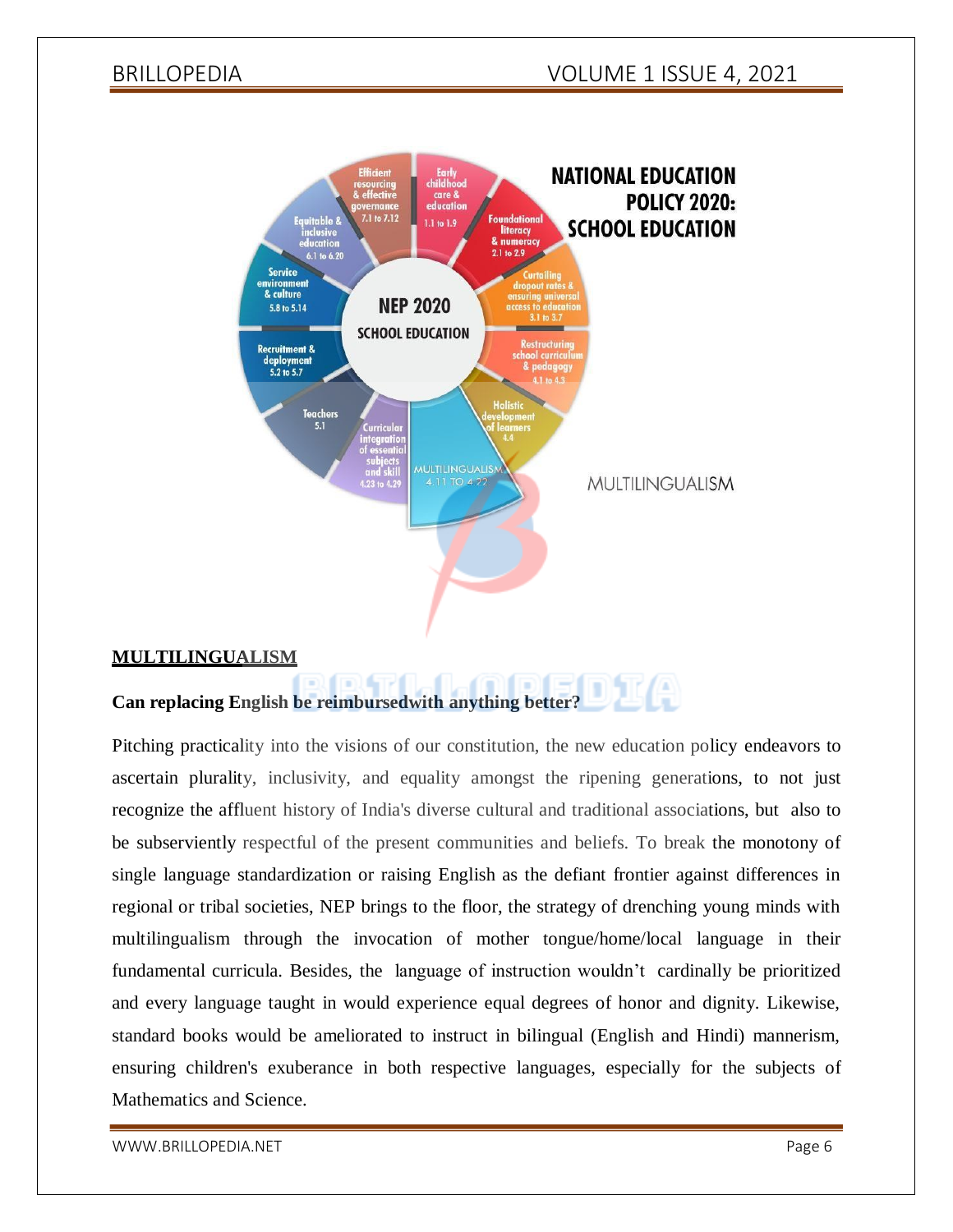The NEP broadly demands both private and public schools to ensure the mother tongue/home language as the dialect of instruction till grade 5 mandatorily and even beyond till grade 8 suggestively, under preferential circumstances, heretofore discontinuing English as a uniform obligation, majorly venerated in convent/missionary schools. To execute the trilingual policy postulation, individual states must effect bilateral exchange programs between themselves, where the faculties would be interchangeably deployed to facilitate linguistic pluralization in appertinent institutions. However, the odds of interstate commute, accommodational arrangements for the faculty members, etc. have been ambivalent till now.

### **How far is Sanskritization viable on the modern global forefronts?**

As, the policy has been demonstrated as a step towards digging depths to India's ancient cultural reservoirs of knowledge, linguistics, and heritage, it rakes fertility in acclaiming the restoration of Indian vernaculars, mainly Sanskrit, as the most amply expressive, scientific, and logical language, canonized in beautiful tenets, rooting oneself in which, would recount advancements in not just academic, but sociopolitical and technological avenues too. But in hegemonizing the Indian traditional tongues to the current vocal practice, the policy might oversee the facades of validating culture over contemporary requisites. The Sanskritization might be a reform long due through historical lenses, but for how convoluted and complex the language's dialectical epistolary is, how perplexing the grammatical structuralism, scripts, and set of vocabularies are, and for the complicated phonetics and etymology, or learning the Sanskrit nomenclature is, it may turn extremely exasperating for the students to learn and is simultaneously unfit to be readily interacted within the formal/professional/scientific avenues. The augmenting appendix of incorporating yoga, philosophy, and propagating indigenous learning methodologies, would again be exhausting to upskill the teachers with, who're yet acquiring to produce quality in basic teaching, in a provided secular, simple, and inclusive setup.

### **Is Multilingualism doubling miseries for students?**

Since the massive reading/writing materials would be made eligible for the bilingual amelioration, the inter-state immigration of the children having parents with transferrable jobs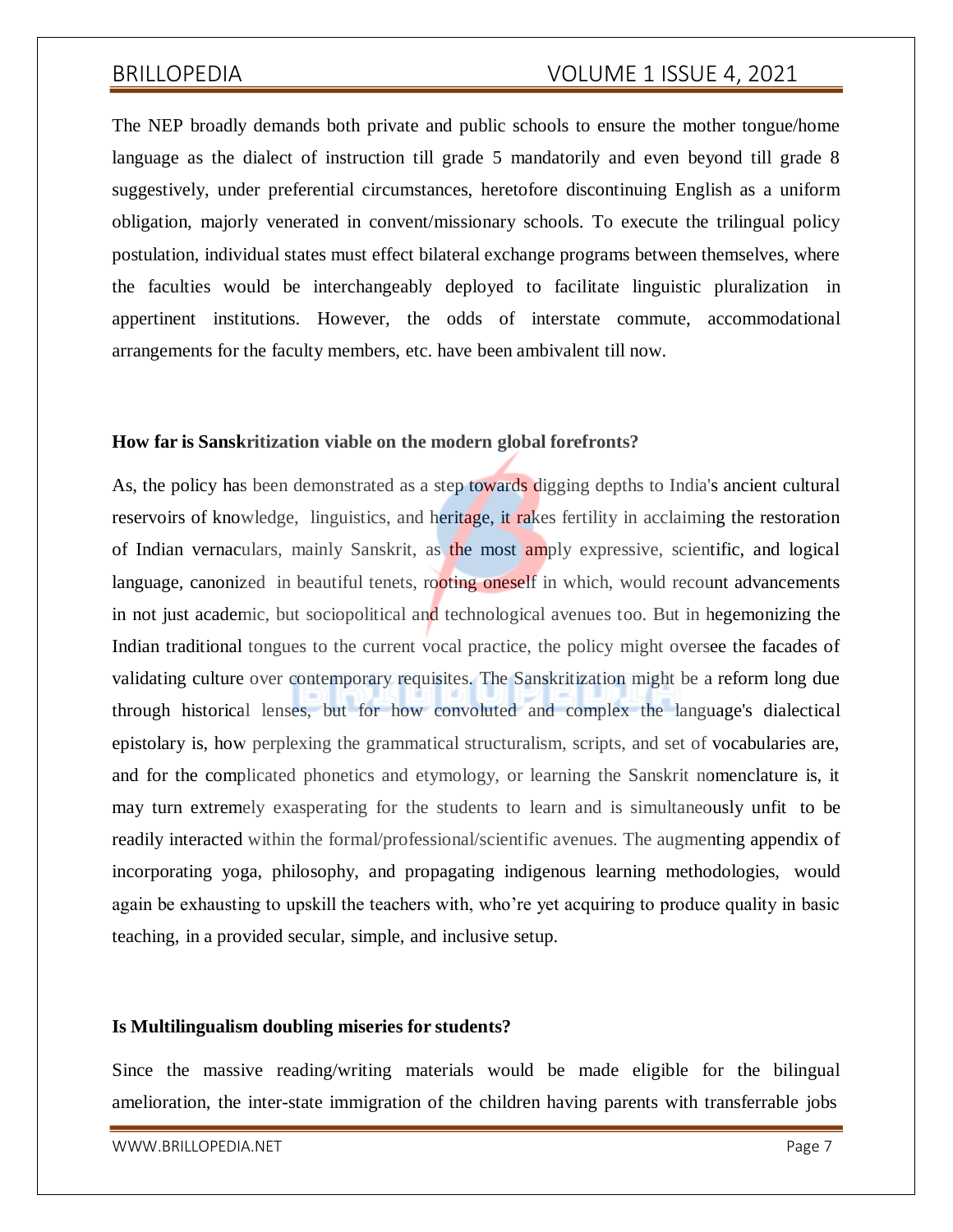would be boggled down drastically. The medium of instruction witnessing flowery transitions might lead to parents either corporate compromising themselves or giving admissions in former English standardized schools thereby defying the entire ideological purpose of the policy.

While the confluent initiative of promoting Indigenous influence on young minds through multilingualism is self-explanatory, welcoming foreign institutional setups to bring about a breakthrough in the Indian landscape leveraging it with the global standards seems a little incongruous. Ancient Indian legacies already inhabit a good number of ideologies in India, obstructing western influence, and further rehabilitation of the culture in terms and tides of the education system downgrading the impression of English would only discredit competitive moods among foreign universities that invest in here. Due to partial implementation by public schools, and repugnance from private boundaries, given that it's ambiguously non-mandatory for states to execute or not to, the classist gaps and divides stemming out of the social imbalance and non-paralleled linguistic standards would also ripen. The proposed dialectical disparagement and major GRE focus onto vernacular-promoting institutions are some haphazardly thought measures. In times of employability crisis almost rotting India internally, promoting obscure replacement to the system which is already wrought with failures in creating ample job opportunities or wider profile preferences, would only work superficially. It has to be recognized that the Indigenous understanding of English is beyond mere a language and the international standardization of the same as a popularly competitive dialect of acceptance is certainly unavoidable too, looking at the scarcity that's already faced in its due presence.

# **School-Complexes would be the new infrastructural hubs for educational acculturation in India**

Although the policy would amorphously arrange for all students, equal subjection to academic resources through familiar linguistic mediums, but the privately-owned schools especially the Convent/missionary institutions, would potentially try to seek an upper hand in promoting English above all, deriving from the benefit of difference. Since the mixing up of interschool fraternities, ambiguously self-silences about infrastructural or faculty interpolation, the attitude ingrained and repudiation attributed to the private institutes, countrywide vis a vis the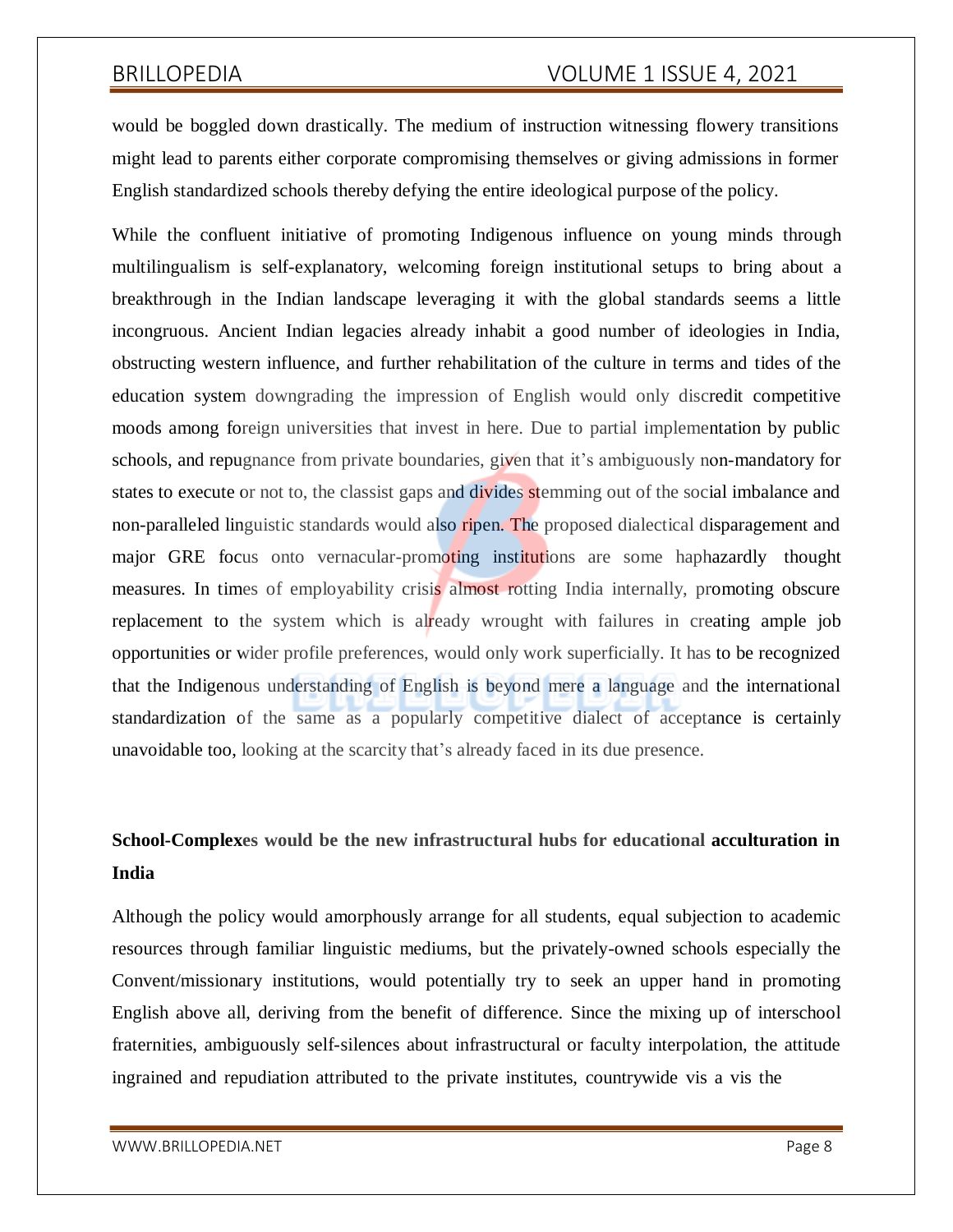reprehensibility against public schools, would be an incessant impediment and cause of red concern to the policy.

Meanwhile but, the consolidation of schooling communities which is to be worked around intermingling 10-15 different schools into school complexes within a single administrative unit, could be a great hit, as it'd be bolstering the affluence and exposure of multiple teaching resources and faculties across schools, intermixing of children to espouse brotherhood and unity, besides increased governance, transparency and accountability over the top. The consolidation, albeit leaves an impending doubt that it might evolve into the subsequent closure or shrinkage of public schools.

For we know the massive population of India especially in states where interpolation is necessarily needed, the ideological differences are far deeper than the infrastructural, especially on grounds of applauding English as a socio-academic standardized distinction. The lack of intermixing, and pre-ordaining of government schools into local languages would severely discourage participation from the private students, and deepen the class differences between public and private school children. As the populace is more provoked by the social status attached with the English language, than being concerned about the constitutional breaths or historic legacies, any hammer on boosting either, without hurling the mentalities of the general diaspora, would seek mere redundancy.

Though there's enough to be practically charted before execution like the institutional upgradation, faculty agreement, and wiping disparagements, the loosely stranded administrative threads of the government would take a lot, to permeate into these advancements, departmentally. Within the timeframe of application, the crisis of English might nonetheless escalate to the extent of mismanagement.

# **Let's be frankly informed about what socioeconomic and professional incentives English derives in India**

We're vitally acquainted with the scantiness of job opportunities, pervasively escalating at a worrisome rate, and their due attribution to the English language, with preference, privilege, and priorities being given to eloquent English veterans. In such scenarios of employability,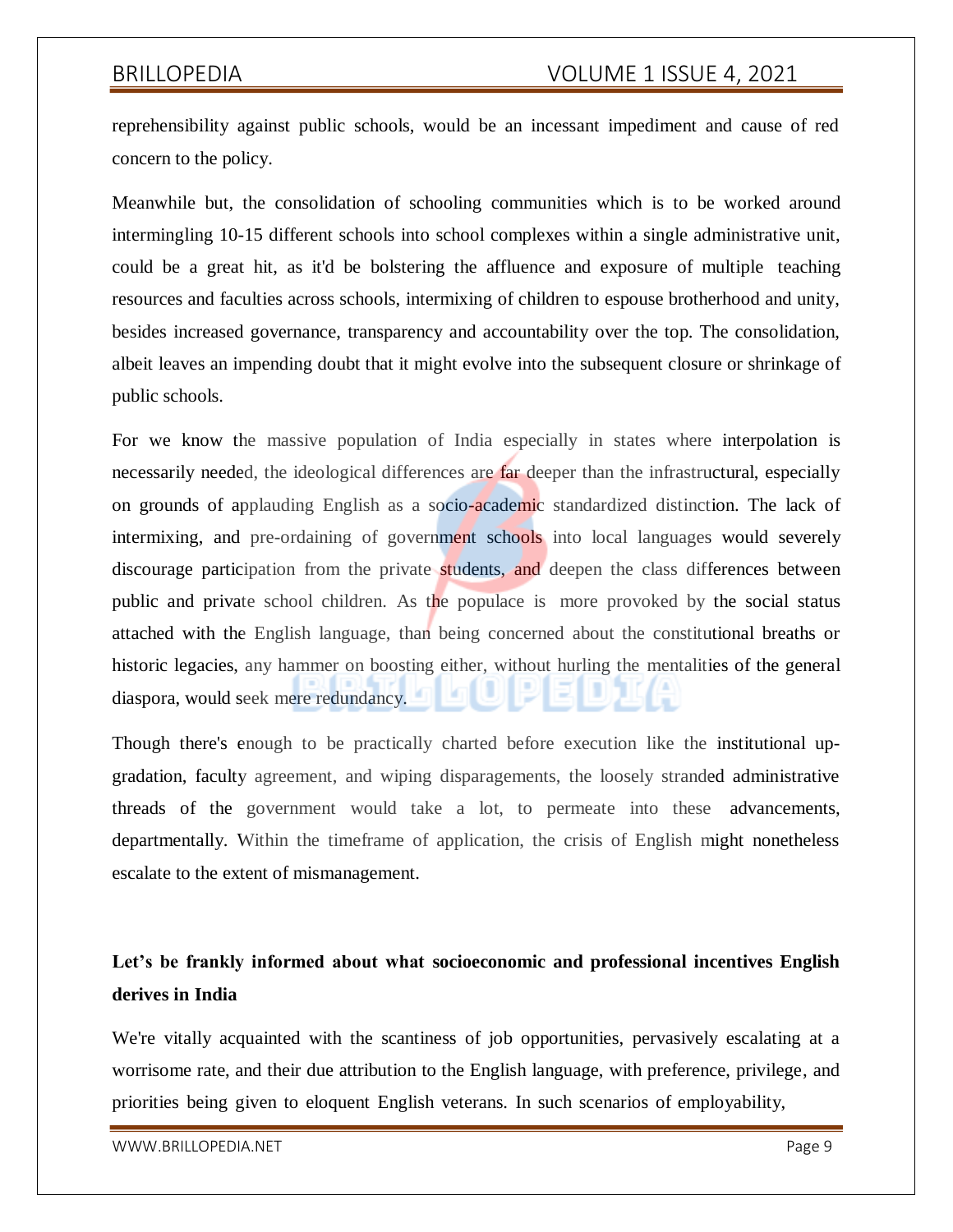competitive standards, and preferential calibers, an equitable landscape of growth and development, soaked in national integration, might lead to nonconformity or noncompliance within the technological and professional avenues, as perhaps transcending the entire culture of official/professional/formal work dentures, to shelter applicants from a whooping background of linguistic diversity would challenge the prominent standards of communication across them. It would, ultimately neither boost competitive moods nor help espouse equilibrium in foreign and home languages, resulting in internal dis-integrity and overtly meritocratic primacy connoting with the threads of English. In the absence of ideological consideration, the policy might lead to institutional inversion, and insinuate a dreadful setback, disheveling major paradigm shifts in offices, schools, and societies in India. Given the fact of importance what a nation's diaspora attaches to, employment issues are much significant to respective historical enrichment, and thus giving up to their appetites, people would negate prioritizing local language/mother-tongue over the uniformity brought by and the erstwhile need of, English.

### **Assimilation can be a cure or a crash!**

And, it can't be subjected to neglect, how the international competitive avenues continuously pose English as a meritocratic requisite to applicants from India rising for eligibility. It's been simultaneously embedded in our same history, of how Indians, being pre-acquainted with the English language, negotiated to move to England, declining Russian offer, even after being brutally subjugated for hundreds of years by the same English! People, at then were rationally discernible of benefitting from the language that's been already in blood and breath, to posit defiant stances at global levels. English is a vastly adapted and spoken language with a global inhabitance of 1.35 billion (or 360 million) populace amongst the very which, the majority isn't its native diaspora, designating it to the 3rd most spoken language worldwide. And exponentially, with a dead-end curriculum of English enforcement, we're still lacking in compliance at global levels, how could its bifurcation to mere being a part of the curriculum alongside home languages, guarantee or even sustain the currently deteriorating merit any better. The policy is a testimony of making India self-sustainable and empowered, but it's an age-long prerogative, and until then, global representation of English-speaking Indians, who often overarch other nationals with their eloquence, shouldn't be compromised or put to jeopardy.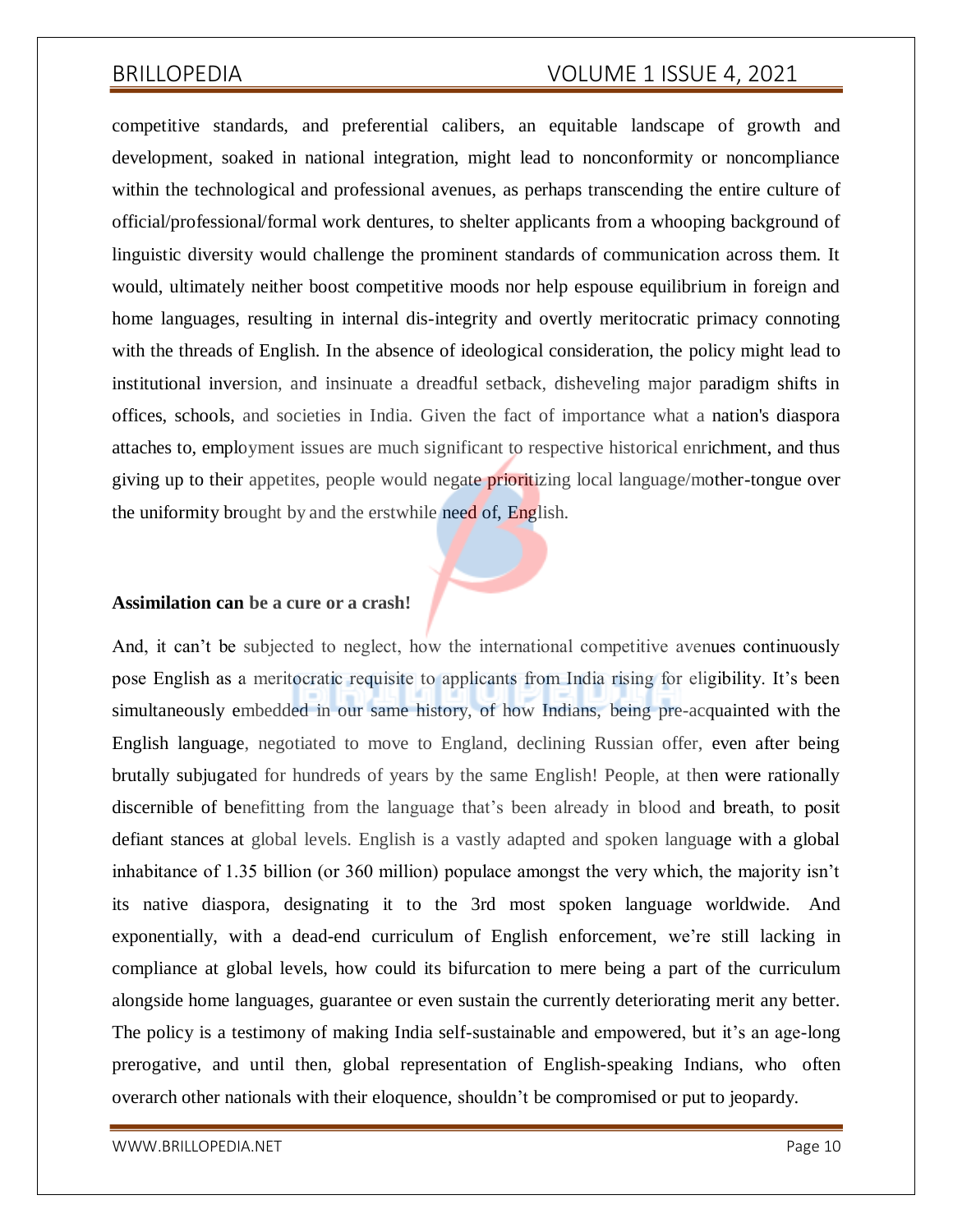Besides departing from English, propagation through local linguistics would impede the international growth, and disrupt the official co-working of Indians, if at all not end. Taking in purview, the propagation of multilingualism as a beginning to widen the substantial influence of Hindu vernacular against the fairy establishment of internationally affiliated colleges on Indian land, posit ironical stances. The scenarios exhibit that either the regional dialectical orders be retained as self-sufficing in the bigger picture on the cosmopolitan fronts, or English be pivotally promulgated as a language of pertinence accounting to the non-native speaking density it has worldwide, both come together, would be at each other's forfeit.

### **Ancient Indian linguistics had a lot to offer, but would modernism comply with it?**

If practically overlooked, the enriching prospect of the policy-giving preferential support and dignity to the disadvantaged/underprivileged students with the ease of their own dialectical choices would seemingly illustrate not just how of needful it was to be acknowledged lately, but also aid in extending scientific/technological exposure to these children, offered in their own lingual convenience. This will definitely be one of the iconic uplifting steps for the underrepresented, to compete at national levels or even to the global. Also, the rejuvenation of our heritage, culture, cinematography, inscriptions and artworks that have deep-departed because of western adoptions, would witness rehabilitation, as the generations will know about generations and tje epoch will revisit and pay gratitude to the their ancestral civilizations, cherishing their contributions in fields of arts and media. Worthwhile the reincarnation of historical heritage, to bestow the carry-forward of forgotten technological and scientific achievements and decrees through Indian dialectical orders, would not just retain modern privy of our ancestral accomplishments, but also upkeep continued pursuit and liveliness of them, through adoption of mystic languages, but via modern platforms.

Meanwhile, multilingualism has been pertinently carried around debates, controversies and discussions for its ignorance, inadvertence or simply lopsided/biased approach towards delusional pedagogical structuralism.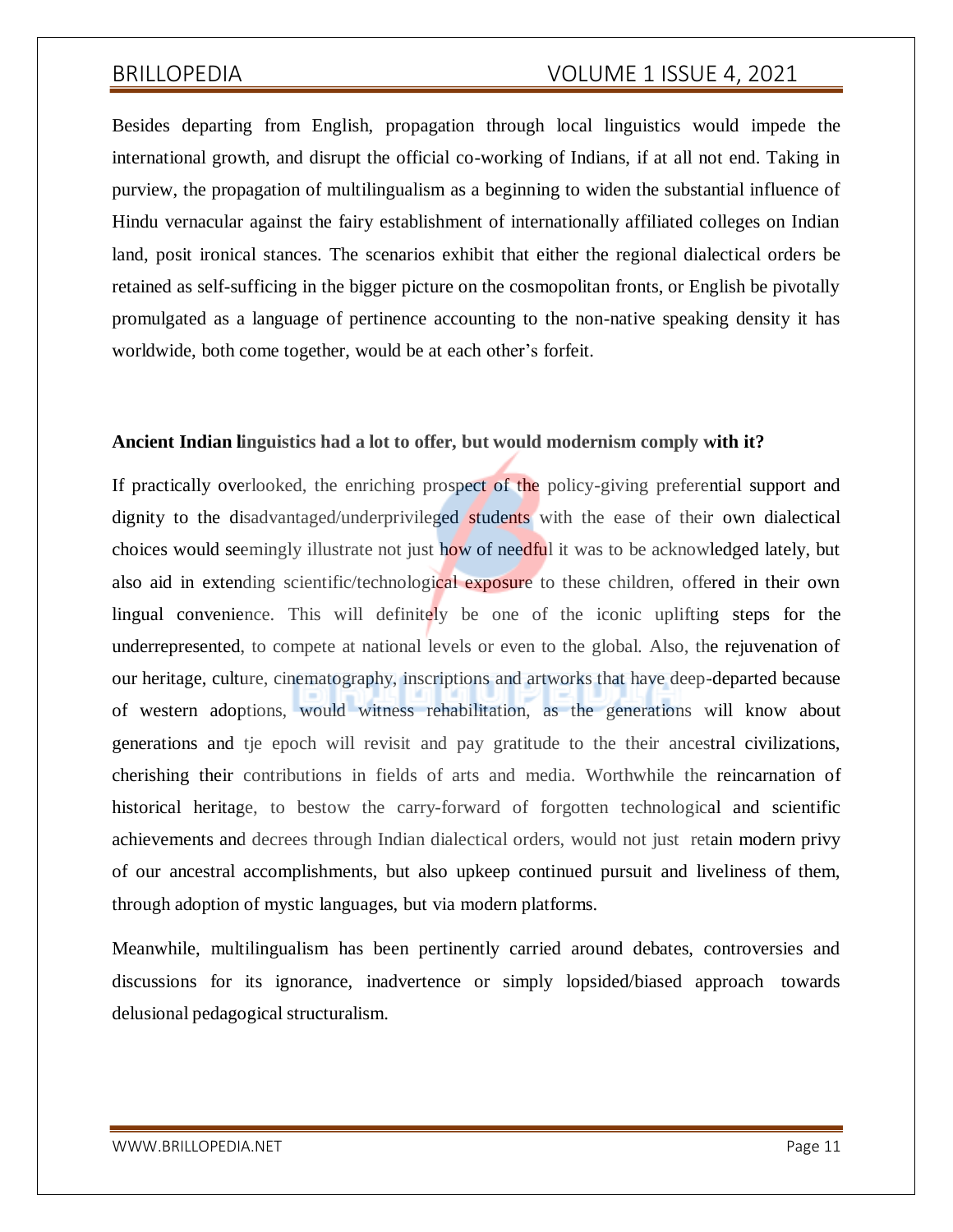### **Is technology the answer?**

However, the outlaid ambiguity on the medium of instruction to be adopted for teaching/learning, which if in case different from the mother tongue and regional languages as that in the case for tribal children, a challenge would be posed. The circulation of e-books or online publication of reading materials or online intensive assessment tools, though progressive to ears, will be subject to exhausting disparities among students, before one can plan their assimilation, as there are many underprivileged and disadvantaged, or even the ones tracing belongingness to tribal societies, who'd struggle to comply on the technological forefronts. This divide must be worked upon, and the essentials must be availed in terms of internet access and outsourcing of devices/IT centers/cyber centers, etc. (including any supplementary materials/equipment).

### **A presumptuous yet workable solution to it**

Henceforth, a resolution to the critical encroachments over the policy could be to subjectively obligate different education institutions to take up Indian languages as a medium, subject, or chapters to study or even make a surreal policy to demarcate the essential accommodation of the aforementioned, in lieu of enforcing it as the preliminary medium of instruction.

Also, notably, the policy summons providence of various foreign languages, such as French/Spanish/Japanese/Thai/Korean, etc. from the secondary school onwards, reinforcing global accessibility and representation of Indians, alongside these languages which is an applauded step.

### **PEDAGOGICAL REFORMS**

### **Will these reforms break the iceberg or simply flatten its tip?**

Appending to how the glorification of ancient Indian civilization has been unnecessarily stressed upon, the step is looked downon as anointment of the RSS-the parent political guardian of BJP, or that ofcertifying appetites of Hindu extremists.Certain pedagogic changes are filmed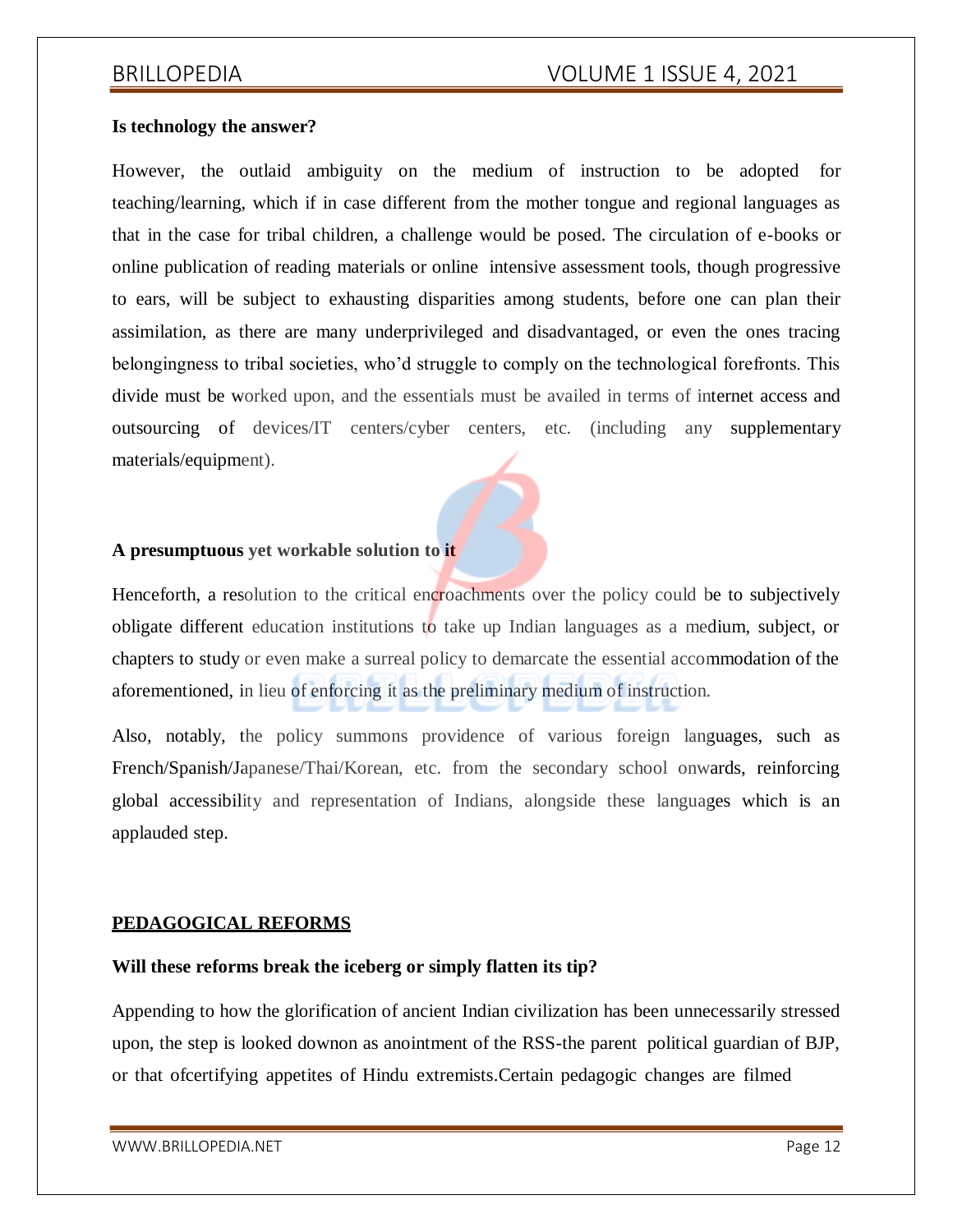distortedly to how it should've been registering to the existing loopholes. The curriculum could be found at edges with many more criticisms tied along.

- $\triangleright$  Firstly it could be etched out of how 'fun in learning', isdiscontiguously interpreted as mere the incorporation of fun, frolic, and banal activities,rather than transforming the learning process into a more inclusive, creative, andeasily-comprehensible one. Theconscientious improvisation in the mannerism of learning has been zoned out,by emphatically relegating diligence to dance, and criticality to comicality,turning the question of insightful yet joyous learning into a fun-frivoled replacement.
- $\triangleright$  Secondly, it's been deemed misunderstood of depreciating the pressure of covering the vast syllabus, to the bare quantified deduction of readingmaterials,without deconstructing'the problem of incomprehensibility', and'the lack of practical and cognitive approaches in the classroom.' Therequired amelioration addressing 'fundamentally recurring issues of understandability' among students has been nullified. Whenwhat's taught more is decoded less, the problem arises.
- Thirdly, the reform of 'integrated curriculum' undermines the prospect of teachers' incompetency in deciphering the basic instructional books. This often results in them mistakenly burying or appending few aspects of extravagance, manipulating the overall comprehensibility of the text.

However positively, there have been certain hits of the pedagogic policy too, sweeping success:

- Allowing flexibility, fun, and exposure to a voracity of different subjects ranging across arts, linguistics, humanities, science, commerce, sports, co-curricular subjects, etc. is a genuinely applauded space to encourage intermingling and multifaceted growth.
- $\triangleright$  Implying subjects in relatively shortenedmodules; enabling alternative subject sessions to break the monotony, and adapting to a resilient testing module with frequent formative assessments replacing one-time all-assessing examinations would pamper the kid's exceptional growth, with their exceptions cherished.

The states would be liable/free to gauge over innovative/experimental methods to go about such resilience.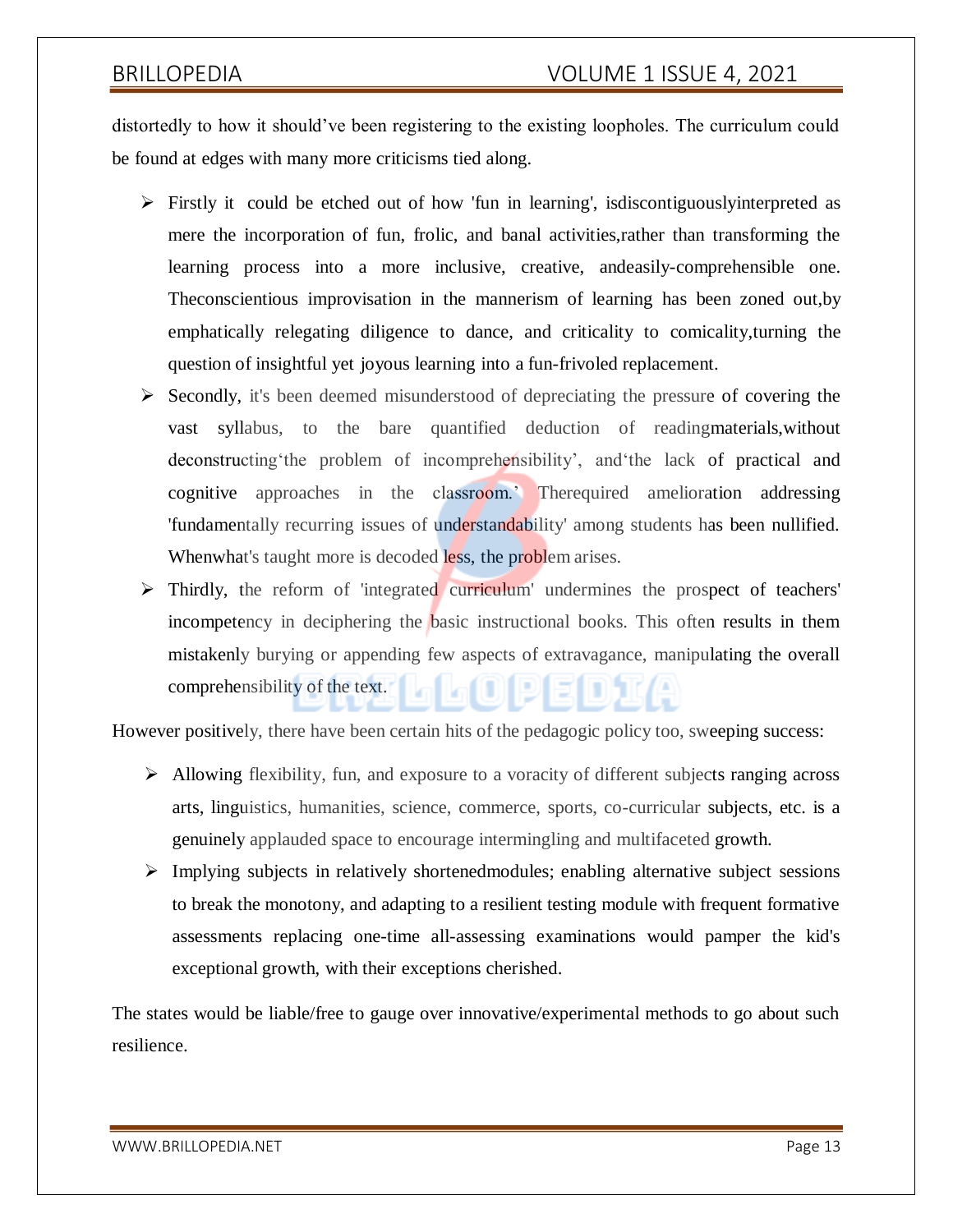To elaborate, the exponential or more specifically, the exam-centeredway of assessing a child's overall performance, would be shunned to decayintothe emergence of bifurcated tentative schedules and an all-rounder scorecard system; vigilant and cognitive of child's overall growth history. However there's comparatively milder surveillance on how teachers must put it to work, extract skins of the child's growth through individual rearing, and execute the learning process accordingly.

### **A brief history of what propelled the system to plunge such narrowly?**

Compared to the NPE 1986, the non-formal emphasis on poor/disadvantaged children's education was regarded as the propaganda for eradicating child labor, and therefore schools like Kendriya Vidyalaya, Bal Vikas Vidyalaya, and NavodayaVidyalaya were set u to nurture the underrepresented students. Meanwhile, the government's step to equalize lagging population, international/convent schools kept enrolling richer/wealthier kids, adding angular discriminations to the already wrought systems of education at then. Haphazard management of public schools became a frightening realm, and scorecards took over the charge of assessment, disregarding the space for extracurricular, practical, and vocational activities. While such concocted discourses were preying over the poor, rich enjoyed in their French-fenced alma mater, mostly and simultaneously. But the bygone times are se to see staunch dichotomies via a vis the NEP 2020.

Furthermore of the talk, the appreciation reckoned by the proposed pedagogical reforms are enumerated through the following lines of assessment.

### **The 10+2 classification transcends to that of 5+3+3+4. A boom or a bane?**

Ensuring the meticulous revision to accommodate more accessible teaching methods, by incorporating diverse assessment tools and letting reading materials be proactively availed by children through e-publications and circulation, the pedagogic structure attains parallels to the educational standards of developed nations around the globe. It scratched the old etymological standards of  $10+2$ , embedding the new configurations of  $5+3+3+4$  corresponding to the age groups of 3-8, 8-11, 11-14 and, 14-18. Here children would be subjected to first the fundamental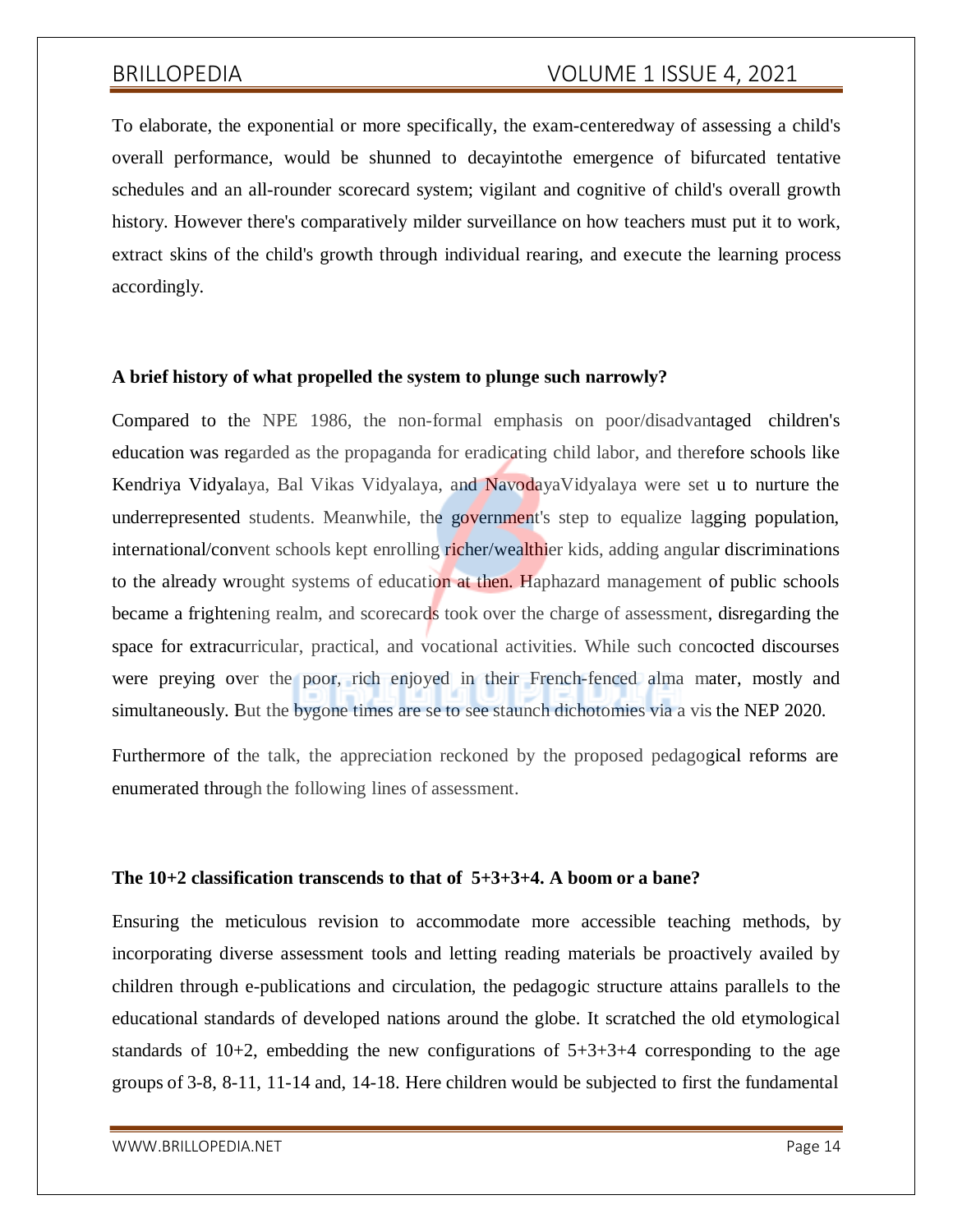schooling (previously kindergarten), with 3 years of elementary school added to 2 preliminary standards; the child would then go for preparatory schooling, from grades 3-5; she shall next be promoted to middle school with grades 6-8; thereafter she moves to higher school 9-12, wherein the division would work around two phases of 9  $\&$  10 grades, and higher secondary 11  $\&$  12 grades. The aforementioned metrics could mere be superficial changes in pedantic teachinglearning strategies, as there are to be identified major infrastructural and personnel crises in reality.

# **How is the New Pedagogic division worked around?Do we ensure eased curriculum and freedom of pursuits?**

The categorization of revised pedagogy can be as **follows**:

- $\triangleright$  The elementary ages would be defined in didactic resonance, where ethical/moral/societal knowledge would be imparted- "personal/social hygiene, courtesy, etiquettes, teamwork, and brotherhood" would be taught. But this would translate into a child going for admission by the age of 3 instead of 5, which might adversely or haphazardly affect the child. But since the age is considered apt for quickgrasping and language grabbing, the argument is currently to be overlooked.
- $\triangleright$  The preparatory standards would, furthermore, be effected in slight transitions from frolicking to interacting, and communicating formally, while stitching grounds for basic academic fundamentals of writing/reading/speaking/physical education/science & mathematics in a lighter but solidified ways. While again looking around the surreal ways of teaching, one might overlook the "gifted child" or the "high-performers", as grade-level exceptional performance would be overarched by the lightweight supplementary syllabus in the glaring absence of guidance for revised fundamental/basic book syllabus in such areas.
- The middle grades would witness subject-based faculties, extending room for discussions and debates around the scopes of complex subjects like science, mathematics, social sciences, sports, etc., but at the cost of reduced content and enhanced focus on core competencies. This will aid in deepening a child's verbosity and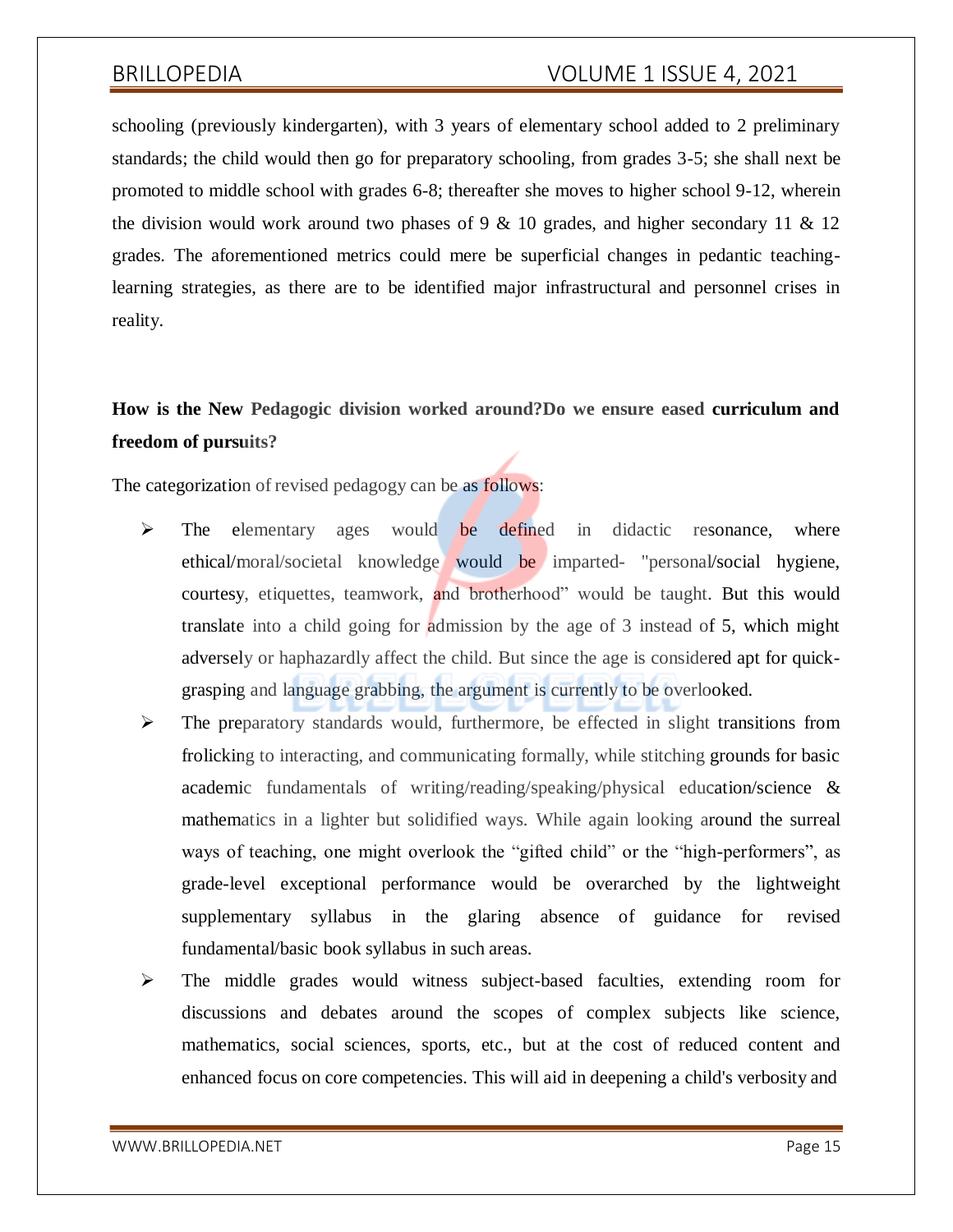exuberance in fundamentally necessary subjects. While also, bilingual textbooks would begin to be incorporated by this time. The higher secondary school will see a 'subjectoriented' curriculum, having a multidisciplinary setup, with more critical/analytical thinking, in-depth knowledge of subjects, "more frequent assessment of modules" and scrupulous attention towards a child's career goals, allowing children to be at discretion for their individualistic choices, which was restricted earlier. Subjects of computation would hereby be included.

 Moreover, "topic-centered, project-based clubs and circles" would be fostered across schooling complexes and even districts, where children finding identical interests would be grouped together. NCERT and NCFTE would preferably be designed in adherence to special guidelines for gifted children with innate talents, which might lead to a chapter addition in B.Ed. courses for teachers.

Children would be subject to free choices, greater exposure to career objectives, alternative class choices, and more inclusive integration of voracious and polarized subjects to choose from amongst the Multidisciplinary Pedagogy.

This would pose contraries to the archaic means of mere scorecard-based performance assessment and arbitral/monotonous parameters of solely gauging the child's development with acute pressurization, rigid structuralism, zero practical resilience, mug-up culture, and unrealistic, unexposed, highly irrational ways of teaching. While solving these issues, it lays a lack of clarity in abridging digital divides in the country when it talks about keeping digitized records of child's advancement through AI, tracking them periodically.

# **Is the introduction of PARAKH, a real goal-breaker for the education system? The iconic step of diluting the pressure of Board examinations**

With the proposed setup of PARAKH, to guide the assessment procedures across the educational boards, the policy assures, of testing the cognitive diligence of a child, with more conscientiously holistic scorecards with 360-degree, multidimensional report", in grades 3,5,8,10 & 12 with a remarkable requisite to test child's applicable intellect of knowledge in real-life situations, besides testing one in "cognitive, affective, and psychomotor domains". However, the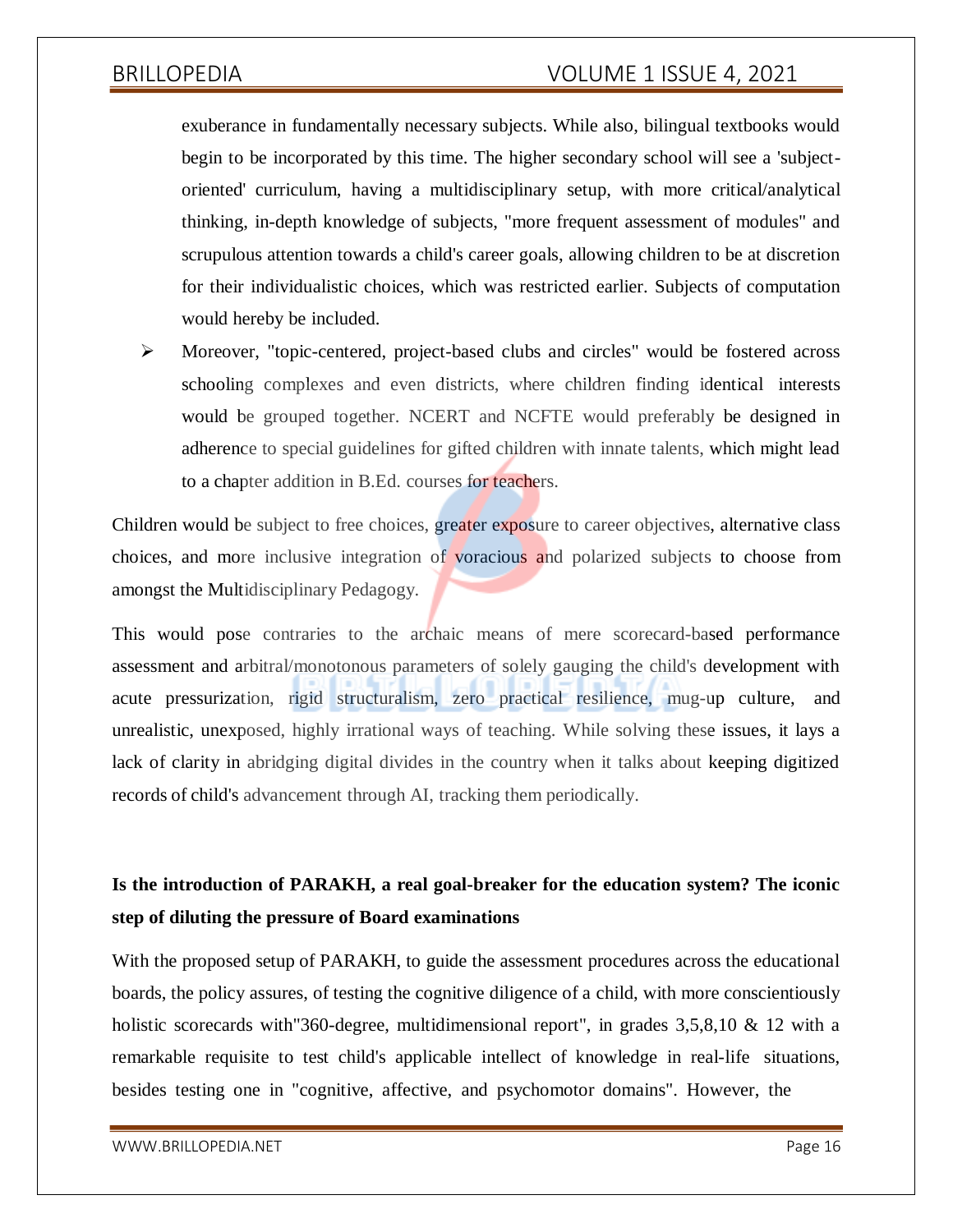institutions like PARAKH and NTC could invariably lead to persistent over-centralization of authority.

Furthermore, the revision is being made in light of railroading board examinations which were earlier vastly inculpated for being pressure-severed and memory-driven assessments, into lowstakes and holistically-preparing exams, which would only remain a compartment of report cards assessing primarily a child's "core capacities, competencies rather than requiring months of coaching or memorization". Boards could further be bifurcated into annual/semester/modular examinations, and be conducted twice a year-former as the main assessment and latter for improvisation, depending upon how a child facilitates, relegating the one-time best performing pressure on students. Further, exams could diverge into binary formats, one as objective and the other as a descriptive analogy. Report cards would perhaps be branched out for self-assessment and peer-assessments, to critically inhabit self-analyzing oneself from the very preliminary ages.

What invites greater felicitations to the policy, is but the obliteration of any harsh separation between academics (curricular), co-curricular and extracurricular, or no stringent gaps between academic studies and vocational training, underscoring multidimensional development of the child. All of these are indeed set to bag special sections in the report cards.

# **Diverse and polarized university entrance examinations to be substituted with NTA-led uniformity**

National testing agency (NTA), would be deployed to conduct a uniform standard entrance examination across the territories, as "high-quality common aptitude tests", in the subjects of science, humanities, arts, and vocational studies, twice a year based on "conceptual understanding and abilities to apply knowledge". So in lieu of shortlisting students via broad subject classifications, through numerous entrance tests held across different universities with polarizing guidelines and curricula variations, the NTA would arbitrarily suffice for a "premier, expert, autonomous testing organization" conducting examinations inwrought with all undergraduate, graduate and fellowship avenues, across Indian universities. Unlike before, students can exclusively decide the subjects they would want to be examined for; the colleges perhaps could assess the individual subject portfolio, proficiency, and affluence of the child,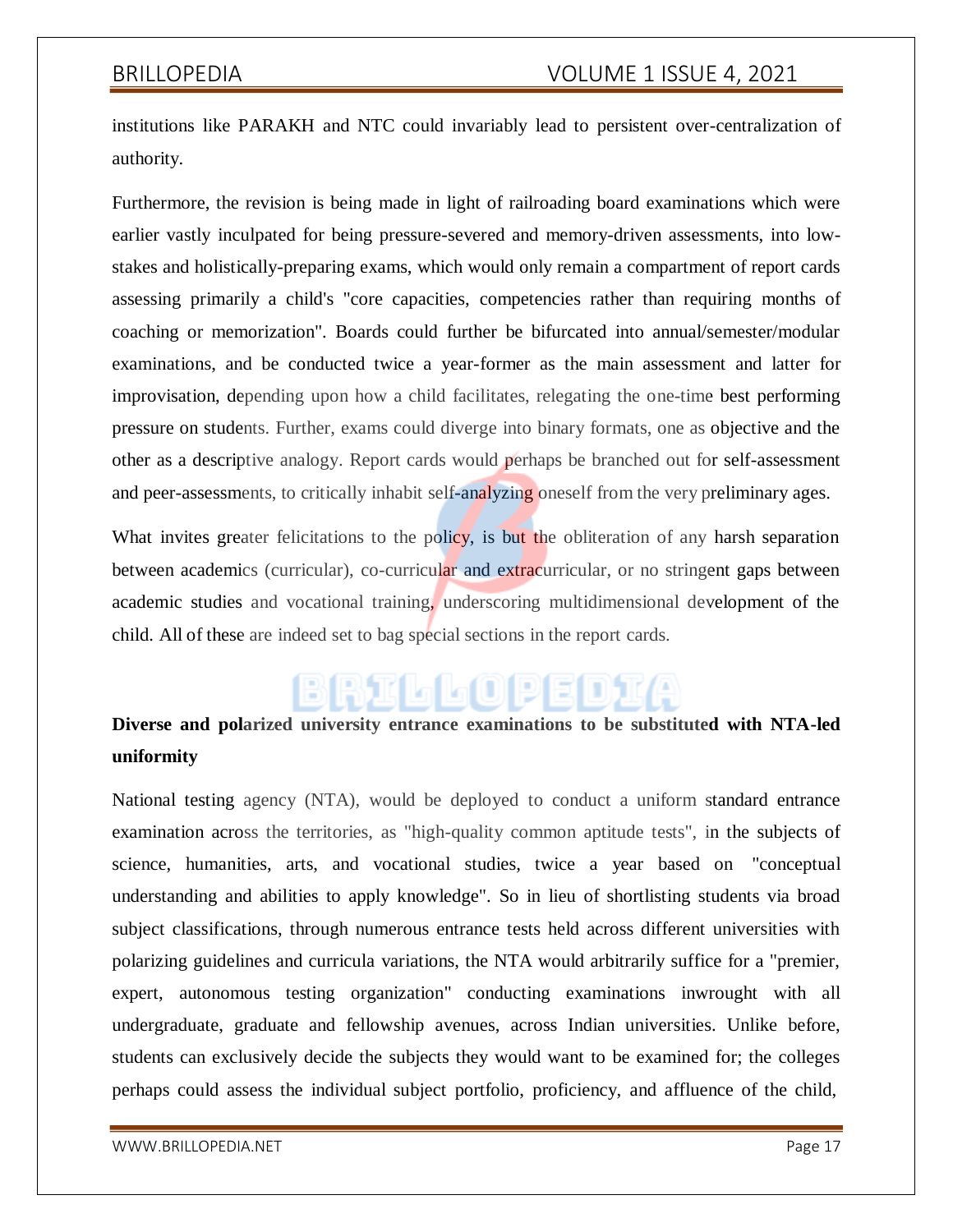allowing them a choice-based appearance in their respective interest areas. Since this would be logical/analytical aptitude-based, the legacy of coaching would be revoked, students would've lesser pressure of college-specific parameters, universities would be relaxed of such conducive acts, and at best, the inequality, meritocracy, preference-induced system of education and unnecessarily distinguished standards for distinct colleges would see horizons, getting replaced by the uniform tests, with equitable assessing standards.

Escalating stakes to higher secondary schools, from grades 10th and 12th, we're made privy to groundbreaking reformations in learning patterns, curricula, and syllabi. The NEP sets new harvests for college students, effecting amalgamation of poles-apart subjects, and enabling crossover across different streams. This was the most required, and the much-commended step towards holistic education, where children who were earlier deprived of simultaneous pursuits, if chosen one, would get enormous opportunities via multidisciplinary access and an open sky to sketch upon.

Due to conventional shackles of thick classifications, the cross-disciplinary studies couldn't be opted by the children, who let's say wanted to simultaneously attempt chemistry and geography resulting in their growth to happen in seemingly canonized and constrained binds. The reforms, therefore, let the child choose, prefer and pursue the courses/streams of his/her will, and develop a versatile personality with multitudinous knowledge. This wasn't just the most vouched for, or an imperative takeaway from the reforms but also an avalanche to foot-up kids into more mature, multiply trained, and intellectual adulting. They're no more to settle for one but can pick up multiple options.

# **What are the HEIs and how will they endorse a more practical, inclusive, and critically analytical practice? Is '***Kadambari'* **to be restored?**

With the establishment of Higher Education Institutions (HEIs), premised on the multidisciplinary curricula, endorsing greater emphasis on research-driven education, community engagement, and energetic and capable faculties across various fields and disciplines, the universities and subsequent colleges would see a three-tier infrastructural distinction. HEIs would transition to RUs-Research-intensive universities, TUs-Teaching universities to facilitate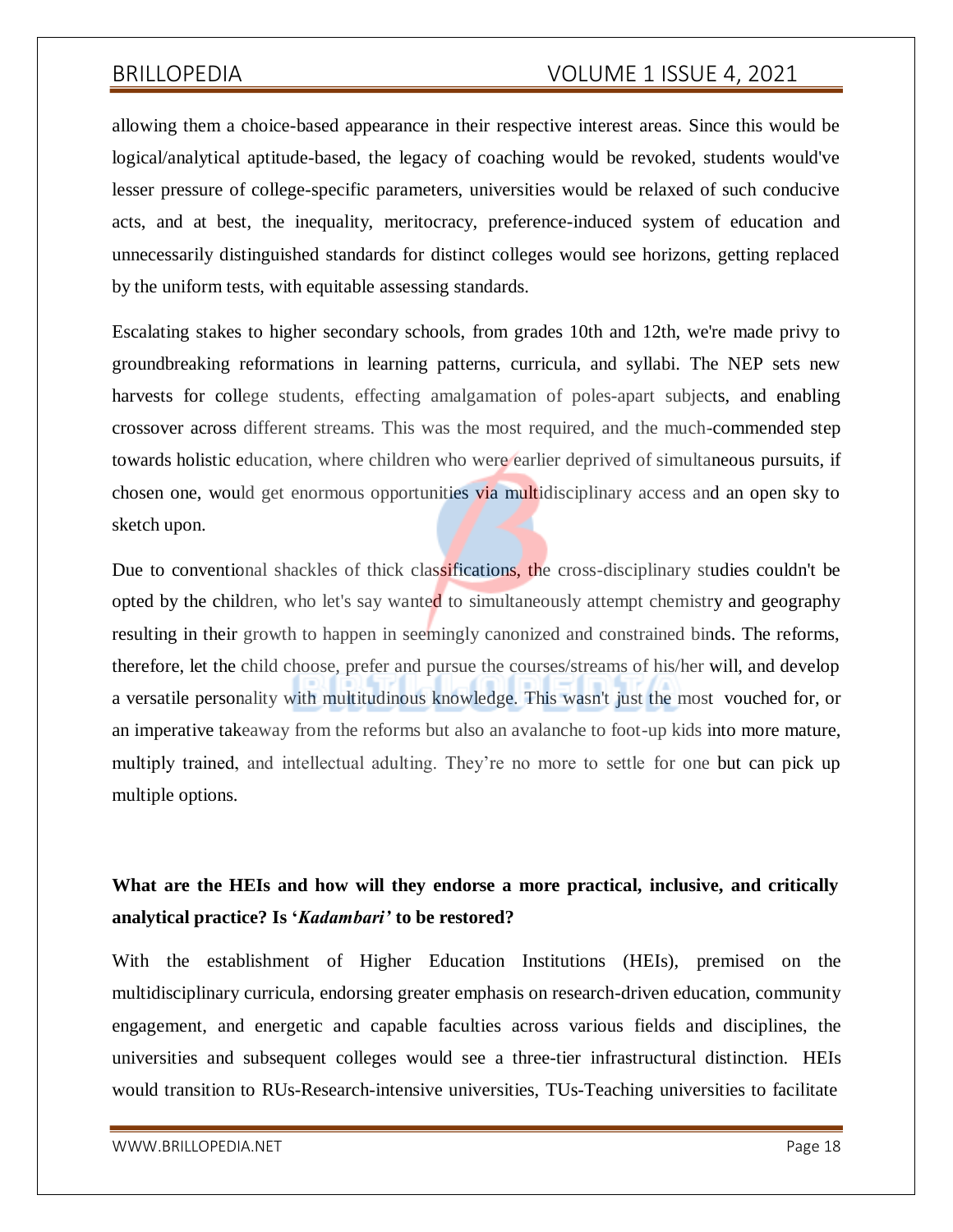egregious pedagogical pillars, and ACs-Autonomous degree-granting colleges-emulated evolution of universities, which autonomously grant degrees across multidisciplinary fields, mainly in undergraduate courses. While there's already been enough contention regarding rigid separations in the pedagogical structures before, the amelioration ensures now there's none! These three HEIs can travel through replacements depending upon their efficacies and action plans. These HEIs are termed to escalate GER or Gross Enrollment Ratio from 26.3% in engagements to 50% by 2030.

To foster a 21st-century population with ample knowledge coupled with critical, and analytical thinking capabilities, alongside a hue of "intellectual, aesthetic, social, physical, emotional, and moral" capacities, one must be put "across the furnace of arts, humanities, languages, sciences, social sciences, and professional, technical, and vocational fields; an ethic of social engagement; soft skills, such as communication, discussion, and debate; and rigorous specialization in a chosen field or fields". And therefore to uphold the epithets of holistic and comprehensive learning processes through assessments, one must regard the integration of "creativity and innovation, critical and higher-order thinking capacities, problem-solving abilities, teamwork, communication skills, more in-depth learning and mastery of curricula across fields, increasing social and moral awareness" against preaching syllabus instructions in an enclosed milieu. Perhaps there could be found transcriptional shreds of evidence of such works in the ancient historic scripts such as "Banabhatta's Kadambari", which describes the pertinence of knowledge in 64 well-defined Kalas or arts. These were further ramified into "scientific fields, such as chemistry and mathematics", as well as professional fortes as "medicine and engineering", vocational fields such as "carpentry and clothes-making", with various other pertinent soft skills such as "communication, discussion, and debate", alongside frolicking qualities of "singing and painting".

Henceforth, defying the previously practiced, hypothetical, and theory-oriented systems, NEP, dodging off, poises more intertwined or integrated curricula for all-round development of a child. Since equitable and dignified importance would be awarded to each of the aforementioned fields or disciplines, a child could pursue and prosper in any given forte of his choice, as each would unequivocally be well-defined as a stream/pursuit of pertinence and would see much wider career scopes in the nearing future. While the author felicitates the measures, long due, what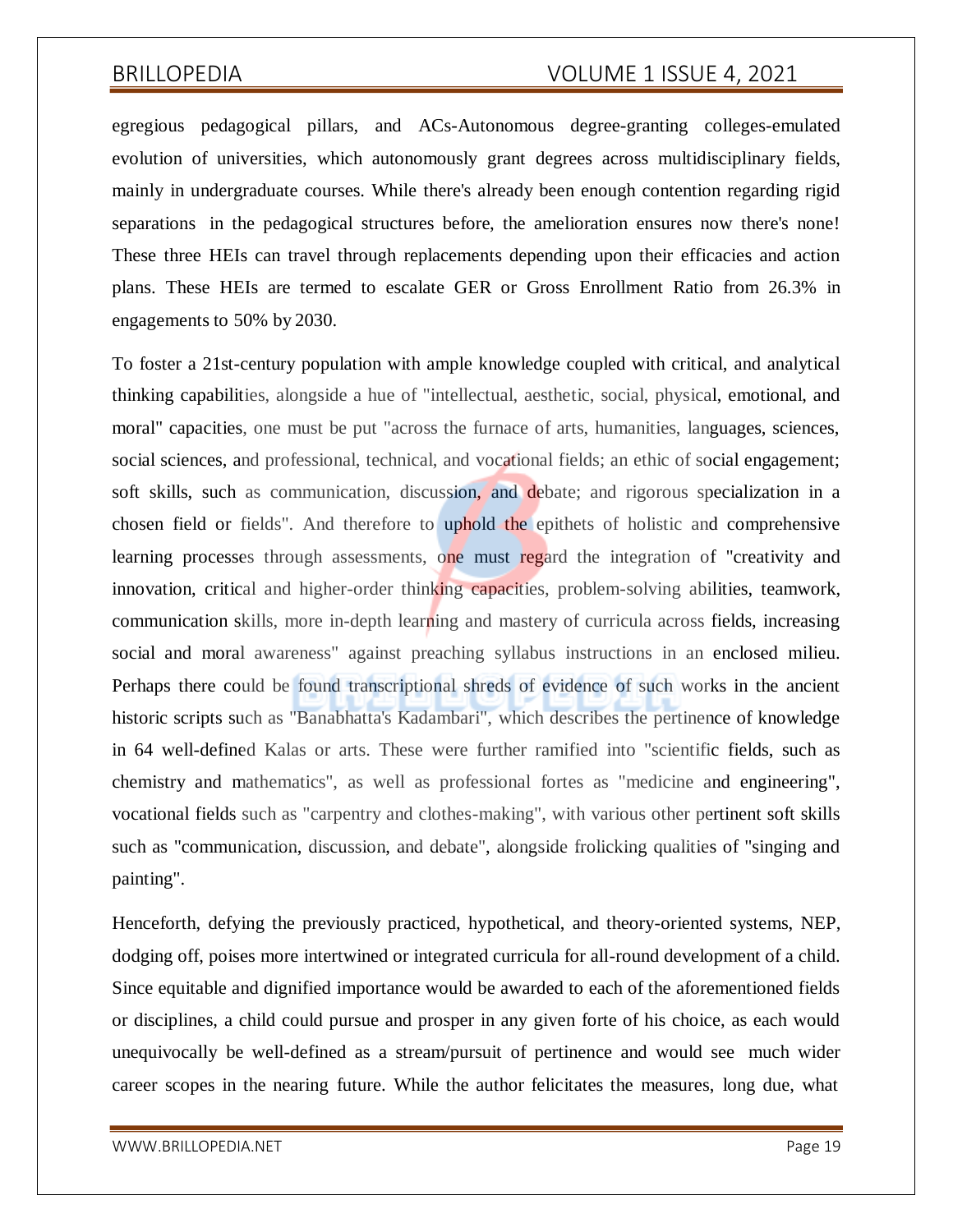she'd put out her contention to, is the incorporation of subjects like coding and excessive digital exposure in 5th-6th grades, which should customarily be unleashed at grade 9th. This might unravel unnecessary pressure, or cause untamed appetites in children who get excited formerly but are left deserted in the world of the web, having no strict vigil or surveillance or apparently not the right age to be involved in things that have infinite ends. This could be severely addicting or even inexorable, impacting the child's health herself or through her, many others. While one secures this point for staunch criticism, one also applauds the exposure ushered in through internships and vocational training in the 6th grade, so as to enlighten the children of the career options, job opportunities, and wider scopes for future-sustenance. It won't just equip them with proficient weaponry from a very delicate age, or give them experience along with the right training prior to pursuing employment options in those fields professionally, but also engage their minds to dignify, respect, and look equal upon all the professions. However, there's stressing ambivalence on infrastructural buildup, and personnel arrangements to comply with the vocational training across enormous fields. We could however envisage a more eloquent, and inclusive development of kids, growing through the intermingling and interdisciplinary courses/careers/occupations.

It's been explicitly evident of people finishing diploma courses instate a higher employability ratio, compared to the Ph.D. scholars or people accomplishing epitomes of academic certifications. It happens in not just the lack of employment in the country, but also how the country's diaspora perceives the already existing employment/occupations opportunities. A Ph.D. diplomat couldn't work as a general store manager, waiting for the right opportunity to strike, but a decent diploma-holder would negotiate to settle at whatever feeds his stomach. Author doesn't essentially stress on the fact that one should settle for something less to his eligibility, but to say that consistent and incremental job cycles should be rolled upon to check if there are enough vacancies for the currently unemployed, until there's some permanence in such terms, wouldn't be irrelevant. This should work by dignifying and respecting each profession. The educational system should also prompt the accumulation of extra-skills among students that could aid with spontaneous crises of employment if the major degrees don't work out. Nurturing children in all equitable light would reimburse in them growing without professional classism, solely following what fascinates them. The motivated enrollment of civilians in odd jobs would not just bolster the industry itself, but also end up the problem of unemployment. There's why the new omissions

[WWW.BRILLOPEDIA.NET](http://www.brillopedia.net/) AND A SERVICE OF A SERVICE OF A SERVICE OF A SERVICE OF A SERVICE OF A SERVICE OF A SERVICE OF A SERVICE OF A SERVICE OF A SERVICE OF A SERVICE OF A SERVICE OF A SERVICE OF A SERVICE OF A SERVICE OF A S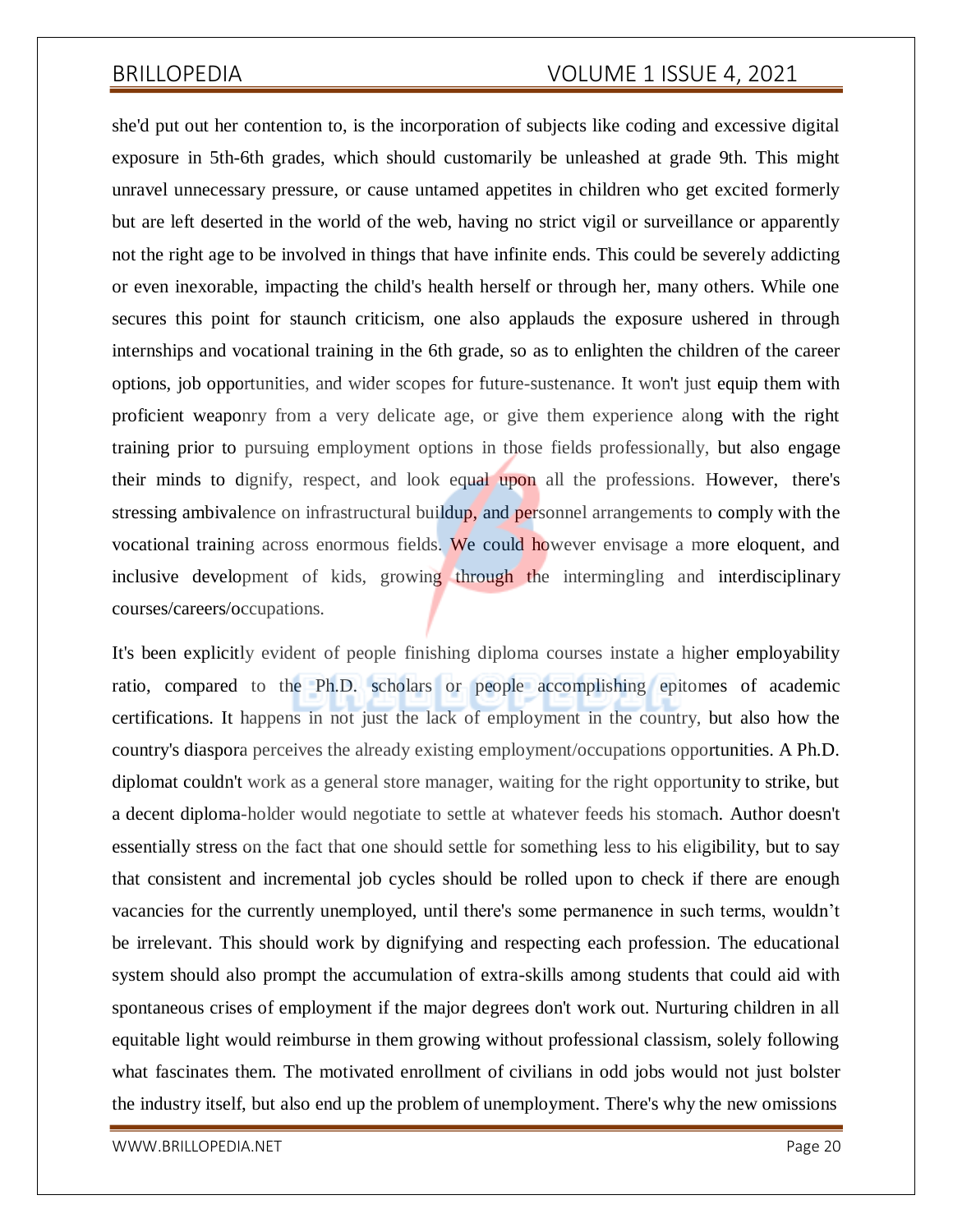are just the right thing to cater to increasing unemployment and fostering start-up ideology in students, to develop vastly knowledgeable, well-equipped, and versatile future leaders.

### **Vast yet closely-connected Entry and Exit options**

Giving grounds to the hypothesis, let's look at how the NEP espouses fair options of exit and entry without jeopardizing previous credits of the child if has recommenced her studies within a stipulated period. A child can preclude or discontinue her ongoing sessions, and get enrolled back within a specific period laid out, in her undergraduate program, within any discipline. An Academic Bank of Credit or ABC would be universally installed to institute credit storage of all the recognized HEIs, around the country, to prevent any miscarriage or loss of credit scores earned by the students, and to keep account, in case of future requisites during their recommencement. Students who've been previously missing out degrees for emergencies or unplanned drop-outs would now be enabled to continue their pursuits methodically and without suffering a loss.

While it extends the scope for children to rectify their initial wrong choices of disciplines or pursuits, it also necessitates that the children's efforts nevertheless make a count to their career ladders, based on the duration they pursued their education for, which is to be calculated at each year's end.

- $\triangleright$  Across any given discipline/field under the 3-4 years undergraduate program (the guidelines exclusively attending to UG pursuits), one withdrawing after the preliminary year of admission takes a certificate away.
- $\triangleright$  Will be handed over a diploma after two years of pursuit are completed.
- $\triangleright$  Will be rewarded with an admissive bachelor's degree as she goes on to complete three years of discipline continuance, and
- $\triangleright$  Upon withstanding the final year, as she undertakes a rigorous research project, she would be awarded a research degree for accomplishment.

The HEIs would place keen advertence on the individual research projects, and facilitate the same via "incubation centers, technology development centers, centers in frontier areas of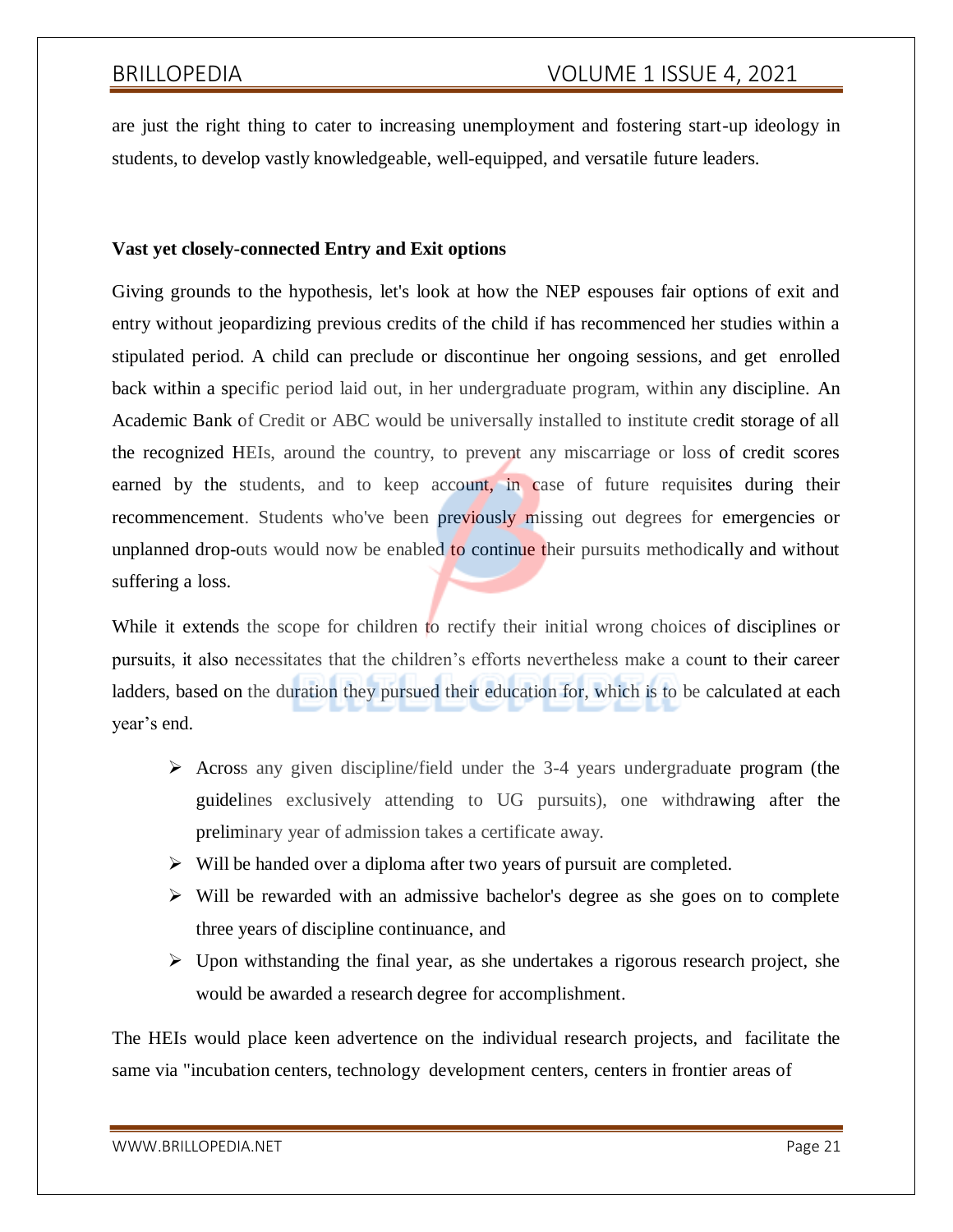research, greater industry-academic linkages, and interdisciplinary research including humanities and social sciences research".

Being a preferably inclined takeaway of the 2020 educational policy, it will be applicable to the multidisciplinary setup and along with the formerly dictated guidelines.

# **Is the abrogation ofMPhilthreateningresearch experience, or saving 2 years of academic ladder?**

Another critical parameter receiving mixed responses is the abrogation of MPhil, which was preconsidered as a gateway to the Ph.D., pursued after one accomplishes her masters, to examine her interests and preferences for the particular subject, within a stipulated research-intensive period of 2 years. While the NEP guidelines preserve current enrollments in MPhils, it trades off the course in the upcoming academic year. The oppositions claim in dissidence, that it might sub-standardize the research validation of the students, blowing off the research culture, relegating knowledge/experience adjudged within the period, and severely hitting off the research quality rendered within the universities. It might've been a discretionary duration for students before undertaking a particular subject pursuit in the Ph.D., and its obliteration is supposed to deteriorate the legacy of research in India, recording a subsequent fall in the university rankings. On the other hand, the ones who've felicitated it with open hands, retain the reclamation of saving two precious academic years of the child which were deferred, in captives of pursuing MPhil, which is of very meager or narrow importance to pursuing researches, and mainly a CV asset to boost. Unfettering students from additional loads of years with prior inclusion of research at under and post-graduate levels, would establish fair results and put a tentative check on their efficiencies, without much time-exaggeration.

### **The Worrisome Pretexts of NEP**

Though, as NIRF surveys suggest, the headways or opportunities for higher academic teaching and other professions would see a drop-off, after the scrapping down of MPhil, there's much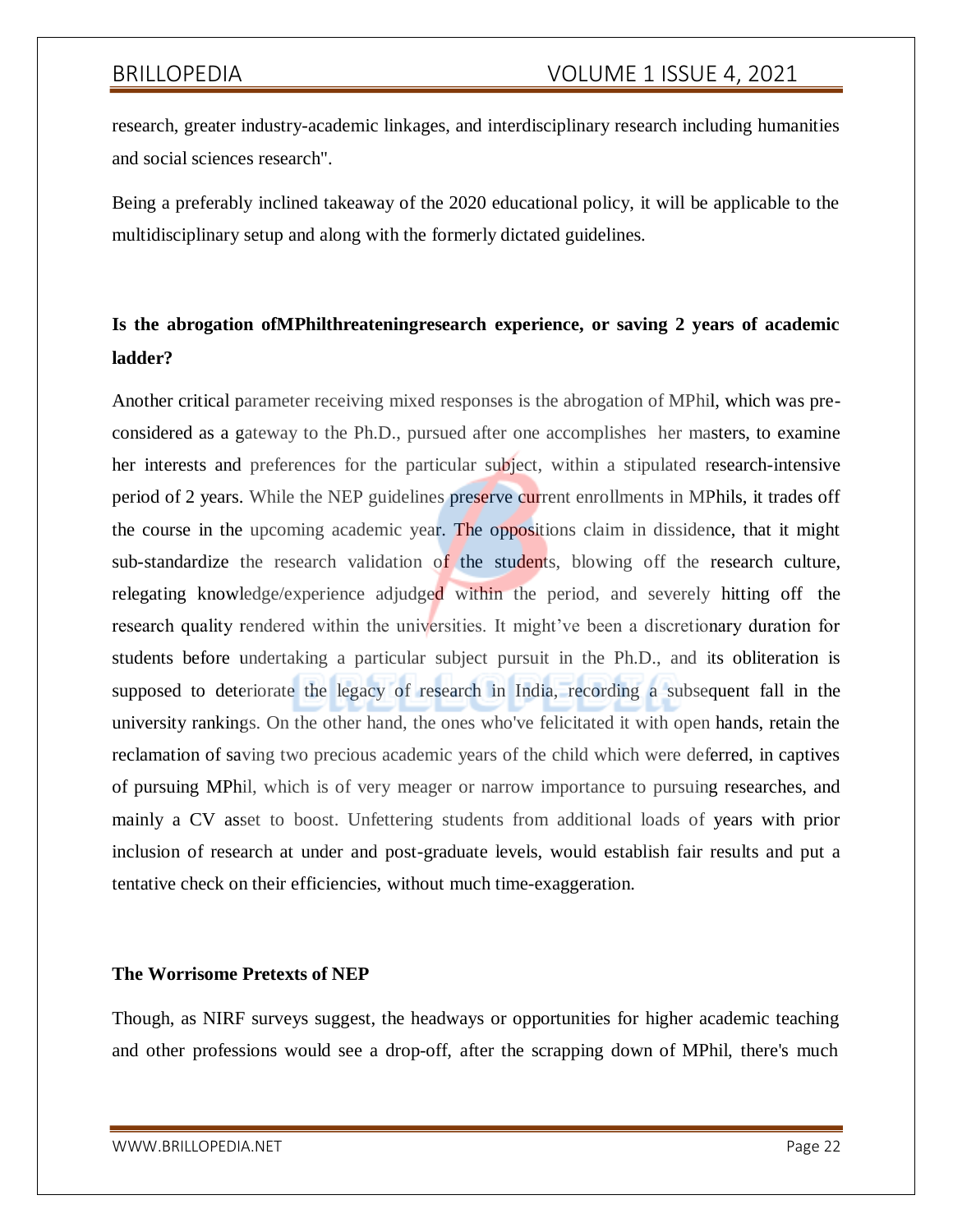more of employability and fellowships, under grants and yet-to-be implications of the draft, that shall soon be unveiled.

Besides, what the author picks up, is the verbal jargon in terms of bridging social, cultural, communal, and regional gaps between children, while addressing greater inclusivity; and complete obscurity in terms of role-assignments to different faculty volunteers for furbishing the needs; or on the budget and it's proportional disbursement amongst the aforementioned; or on the ratios of recruitments to that of school complexes, number of children or communions, or even on the appointment of special educators, staffs or counselors, specifically needed to suffice the cause. What, yet could be warmly appreciated is the setting up of small school units within the radius of 1km and promoted mobility of students and parents to common spots like Libraries, Laboratories, Balbhavans, etc.

The author wouldn't be interrogating the roots of privatization or its implications vis a vis the NEP 2020, delineating in a nutshell, the worrisome endorsement of private institutions for upholding and operating through the facilities of public requisites. The intermixing dealt along one public school with one private school might overtake the needs of the needy, for "underfunded government schools going along profit-oriented private sectors" without working to reconcile the ideological/infrastructural divides within, could lead to unexpected consequences. In compliance with the new norms, the previously condemned segregation might turn to the further deepening of classist mindsets in the future. Besides allowing scholarships/fellowships, to be provided by private/philanthropic organizations could stimulate unchecked lapses in the raising, availing, and disseminating of funds to the underprivileged. Guiding us to a conclusion that an inherent savor towards privatizing the responsibilities, constitutionally vested within the government's autonomy, could be smelt.

### **FINDINGS**

In conformity with the above-demonstrated hypothesis based on the doctrinal research methodology and comparative stances recaptured from an individual eye, the conclusions we derive are: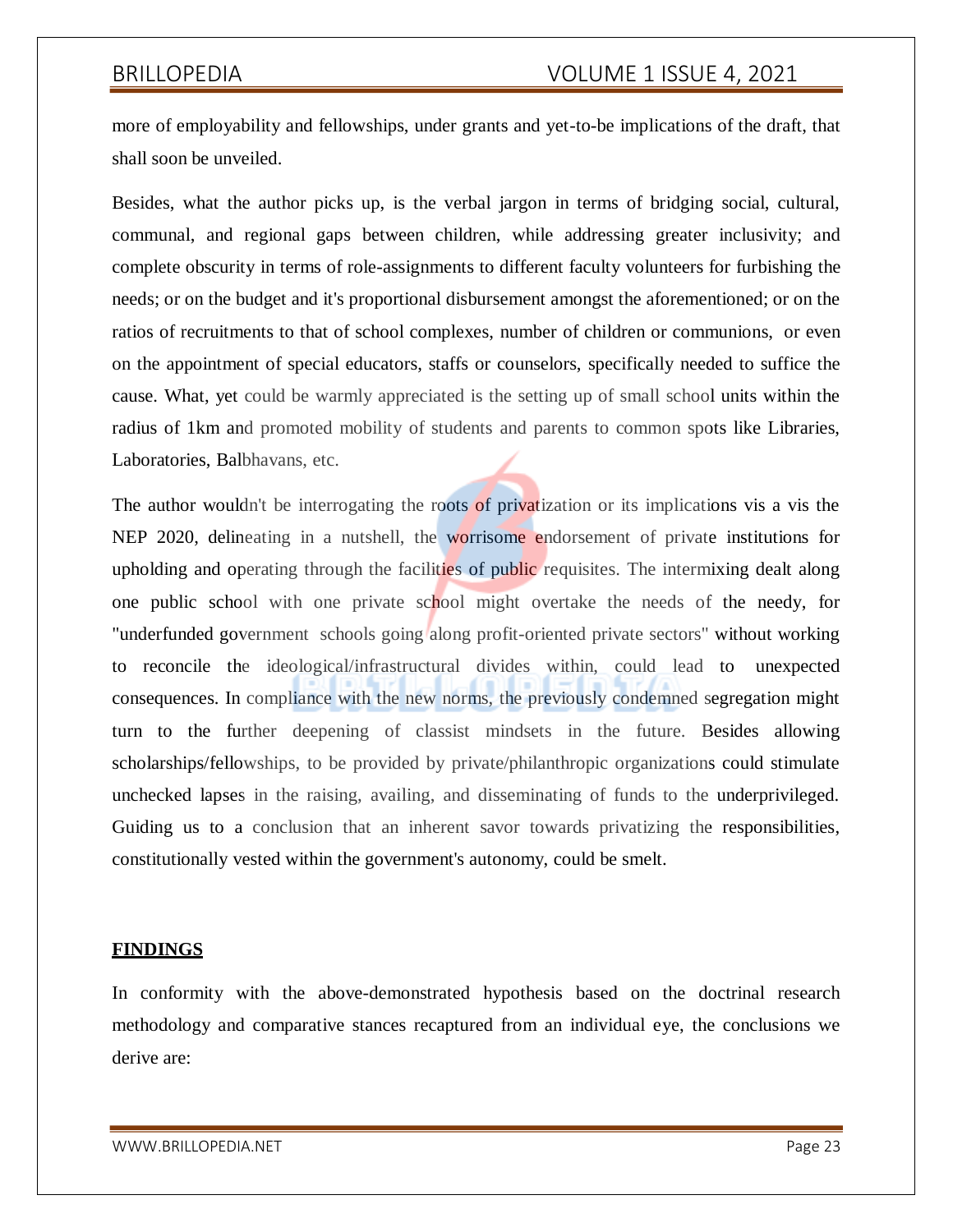- 1. The emphasized propagation of Multilingualism could culturally enriching, yet threatening, in its capacity to withstand the contemporary needs and preferences, burdening competitive minds with typical baggage weighing traditions.
- 2. Overemphasis on Sanskritization (or obsessive Hinduism) against depreciating the importance of English from the instructional curricula could be taxing for Indians at globally competitive, employable, scientific, and analytical foregrounds.
- 3. Pedagogical changes strike in the right direction with a perfect velocity of initiatives and ameliorations, however, exhibit the obscure and oblivious nature of grass-root implementation.
- 4. Inclusion of vocational training, exposure to internship opportunities, early-age technical/cognitive grooming, prioritizing research studies, and soft skills alongside hard fundamentals have been of enormous need and long due.
- 5. Structural reforms in undergraduate courses, the introduction of credit-score records, relaxation to all-rounder report cards and bi-annual boards, common entrance examinations, and multiple exit options under Multidisciplinary studies are remarkable and fitting.
- 6. Obliteration of MPhil before Ph.D. is a dauntless decision critiqued for deteriorating the research standards across Indian universities. It is however assumed to save 2 years of academic pursuit, allowing reconciliatory research space during UG and PG courses.
- 7. Privatization has been vaguely yet inherently attempted through various selfexplanatory measures, to share shoulders of autonomy.
- 8. All the E-reforms initiated are applauding but simultaneously challenging too if opted without leveraging the underprivileged/disadvantaged with the mainstream populace in terms of internet accessibility and technical savagery.
- 9. The same goes for maintaining AI records for children, which will need absolute digitization and uniform connectivity.
- 10. It is expected to see the following reforms getting cornered around, as more new ameliorations are set to be unleashed after the success of the currently proposed, in the 2030-40s.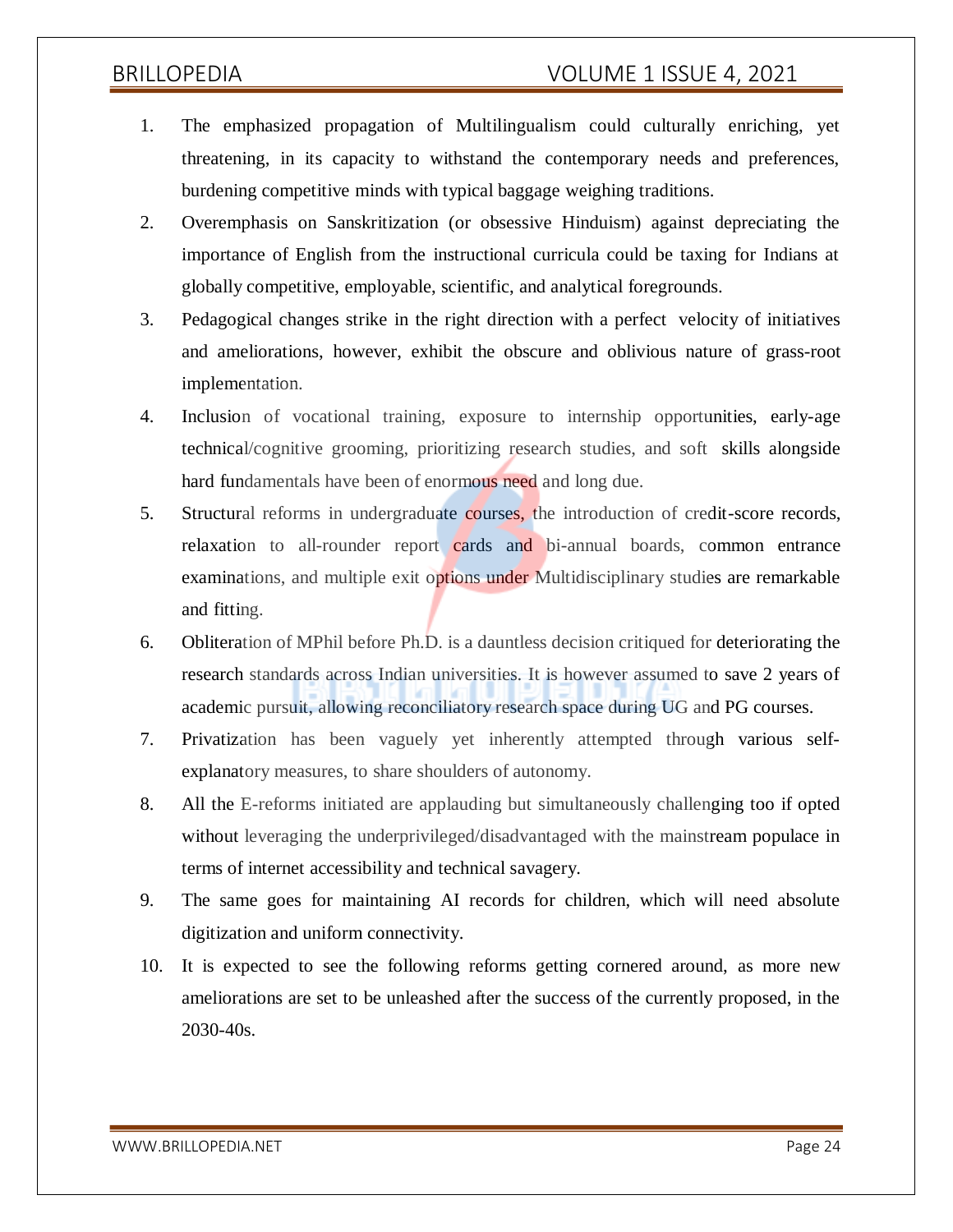The paper extends sincere gratitude to various channels contributing to the research accomplishment; holds applause and criticism for the policy of the government, yet acknowledges the arrays of reforms it brings to the table of commons. Henceforth, the author opens the space for any counterargument or improvisation.

### **Reference**

Praveen Jha., Pooja Jha,*National Education Policy 2020: Long on Rhetoric and Short on Substance,* Economic and Political Weekly, Volume 55, Issue 34 (Aug. 22, 2020),https:[//www.epw.in/journal/2020/34/commentary/national-education-policy-2020.html](http://www.epw.in/journal/2020/34/commentary/national-education-policy-2020.html)

Ritika Chopra,*Explained: India's National Education Policy 2020,* The Indian Express (March 4, 2020, 4:30PM),https:[//www.google.com/amp/s/indianexpress.com/article/explained/reading](http://www.google.com/amp/s/indianexpress.com/article/explained/reading-)new-education-policy-india-schools-colleges-6531603/lite/

Sanjay Sharma, *National Education Policy 2020: All you need to know*, The Times of India (July 30, 2020, 1:08PM),https://m.timesofindia.com/home/education/news/national-education-policy-2020-all-you-need-to-know/amp\_articleshow/77239854.cms

MridusmitaDeka, *NEP 2020: Multiple exit options in Undergraduate Programmes; Reentry eased by Academic Bank of Credit,* NDTV Education (July 29, 2020, 6:08PM),https:[//www.google.com/amp/s/www.ndtv.com/education/nep-2020-multiple-exit](http://www.google.com/amp/s/www.ndtv.com/education/nep-2020-multiple-exit-)options-in-undergraduate-programmes-re-entry-eased-academic-bank-of-credit/amp

Yamini Saini,*NEP 2020 affect on Board examinations, here's what all you need to know,*Shiksha (July 31, 2020, 3:12PM), https:[//www.shiksha.com/boards/articles/nep-2020-changes-in-board](http://www.shiksha.com/boards/articles/nep-2020-changes-in-board-)examinations-blogId-43721

Madhukar.,Siddesh Sharma, *NEP 2020: Hits and Misses, The Times of India*(Aug. 31, 2020, 2:36PM),https:[//www.google.com/amp/s/timesofindia.indiatimes.com/blogs/developing](http://www.google.com/amp/s/timesofindia.indiatimes.com/blogs/developing-)contemporary-india/nep-2020-hits-and-misses/

Tarun Krishna, *Scrapping MPhil won't impact current students, admissions may stop from next year, says UGC,* The Print(Aug. 4,

[WWW.BRILLOPEDIA.NET](http://www.brillopedia.net/) Page 25